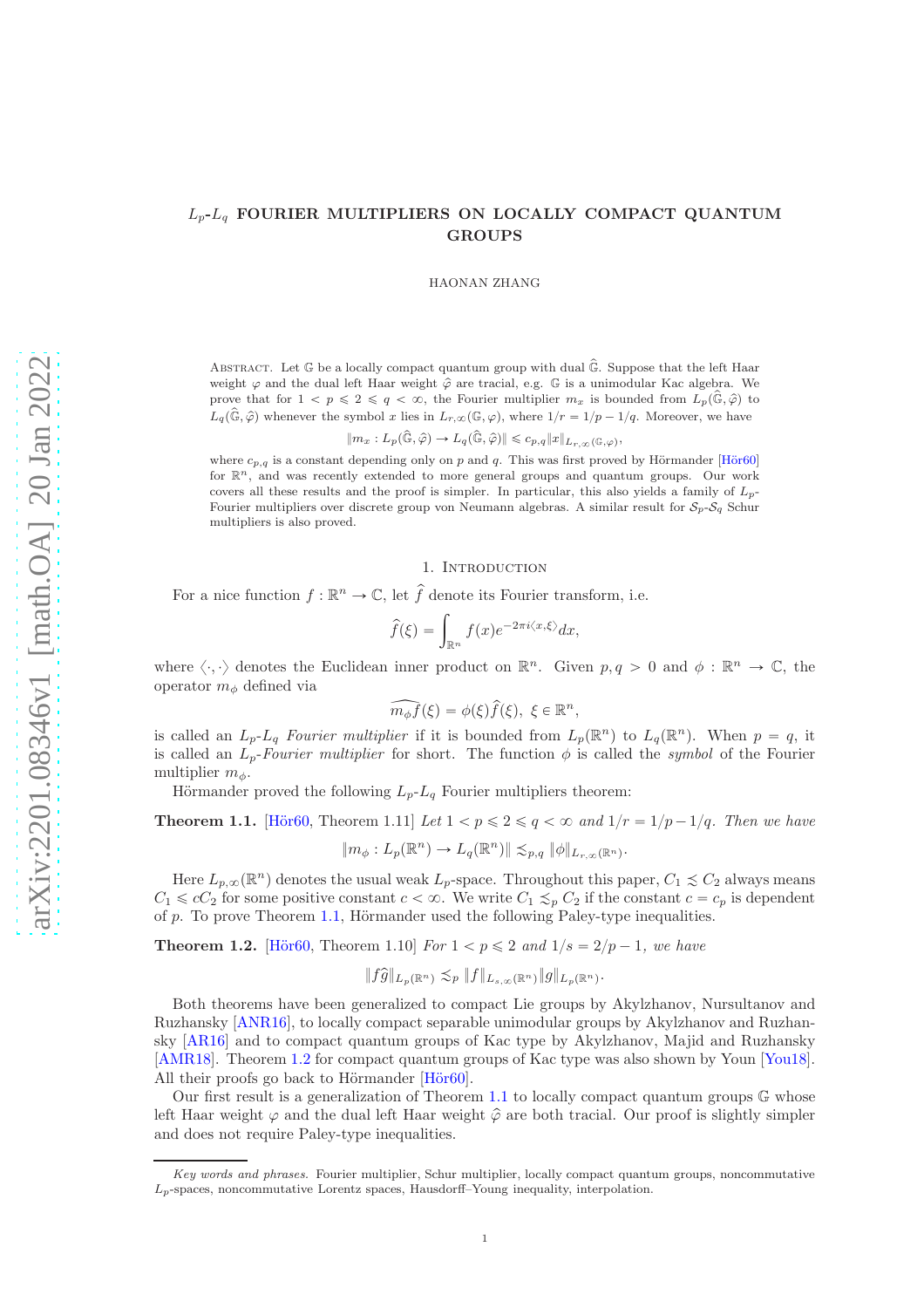<span id="page-1-1"></span>**Theorem 1.3.** Let  $1 < p \leq 2 \leq q < \infty$ . Let  $\mathbb{G} = (\mathcal{M}, \Delta, \varphi, \psi)$  be a locally compact quantum group with its dual  $\hat{\mathbb{G}} = (\widehat{\mathcal{M}}, \widehat{\Delta}, \widehat{\varphi}, \widehat{\psi})$ . Suppose that  $\varphi$  and  $\widehat{\varphi}$  are both tracial. Then for each  $x \in L_{r,\infty}(\mathbb{G}, \varphi)$  with  $1/r = 1/p - 1/q$ ,  $m_x$  is an  $L_p$ - $L_q$  Fourier multiplier such that

$$
||m_x: L_p(\widehat{\mathbb{G}}, \widehat{\varphi}) \to L_q(\widehat{\mathbb{G}}, \widehat{\varphi})|| \lesssim_{p,q} ||x||_{L_{r,\infty}(\mathbb{G},\varphi)}.
$$

See Sections [2](#page-1-0) and [3](#page-5-0) for the corresponding definitions. We will not deduce Theorem [1.3](#page-1-1) from Paley-type inequalities, but we may still extend Theorem [1.2](#page-0-1) to locally compact quantum groups with a slightly simpler proof. This is our second result.

<span id="page-1-2"></span>**Theorem 1.4.** Let  $1 < p \le 2$ . Let  $\mathbb{G} = (\mathcal{M}, \Delta, \varphi, \psi)$  be a locally compact quantum group with its dual  $\hat{\mathbb{G}} = (\widehat{\mathcal{M}}, \widehat{\Delta}, \widehat{\varphi}, \widehat{\psi})$ . Suppose that  $\varphi$  and  $\widehat{\varphi}$  are both tracial. Then we have

$$
||a\mathcal{F}(x)||_{L_p(\widehat{\mathbb{G}},\widehat{\varphi})} \preceq ||a||_{L_{s,\infty}(\widehat{\mathbb{G}},\widehat{\varphi})} ||x||_{L_p(\mathbb{G},\varphi)},
$$

for all  $a \in L_{s,\infty}(\widehat{\mathbb{G}}, \widehat{\varphi})$  and  $x \in L_p(\mathbb{G}, \varphi)$ , where  $1/s = 2/p - 1$ .

Here  $\mathcal F$  denotes the Fourier transform; see Section [3](#page-5-0) for the definition. If furthermore, the dual quantum group  $\hat{\mathbb{G}}$  is compact, then Theorem [1.3](#page-1-1) gives a sufficient conditions for  $L_p$ -Fourier multipliers on G. This is our third result.

<span id="page-1-3"></span>**Theorem 1.5.** Fix  $1 < p < \infty$  and  $1/p^* = |1/2 - 1/p|$ . Let G be a compact quantum group of Kac type with Haar state h. Let  $\widehat{\mathbb{G}}$  be its dual with dual Haar weight  $\widehat{h}$ . Let  $\widehat{\mathcal{F}}$  be the Fourier transform over  $\widehat{\mathbb{G}}$ . Then for any  $a = (a_{\pi})_{\pi \in \text{Irr}(\mathbb{G})} \in \widehat{\mathbb{G}}$ , the Fourier multiplier  $m_a : \widehat{\mathcal{F}}(b) \mapsto \widehat{\mathcal{F}}(ab)$  satisfies

$$
\|m_a: L_p(\mathbb{G}, h) \to L_p(\mathbb{G}, h)\| \lesssim_p \|a\|_{\ell_{p^*,\infty}(\widehat{\mathbb{G}}, \widehat{h})}.
$$

An interesting family of such examples is obtained by choosing  $\mathbb{G} = \hat{G}$  as the group von Neumann algebra of a discrete group G.

<span id="page-1-4"></span>**Corollary 1.6.** For any discrete group G let  $\hat{G}$  be the group von Neumann algebra equipped with the canonical tracial state  $\tau$ . Then for any  $\phi \in \ell_{p^*,\infty}(G)$  with  $1/p^* = |1/2 - 1/p|$ , the Fourier multiplier  $m_{\phi}: L_p(\hat{G}, \tau) \to L_p(\hat{G}, \tau), \lambda_g \mapsto \phi(g)\lambda_g$  extends to a bounded map such that

$$
||m_{\phi}: L_p(\hat{G}, \tau) \to L_p(\hat{G}, \tau)|| \lesssim_p ||\phi||_{\ell_{p^*,\infty}(G)},
$$

where  $\lambda$  is the left regular representation of G.

An analogue of  $L_p-L_q$  Fourier multipliers theorem is also valid for Schur multipliers. We use  $S_p(H)$  to denote the Schatten p-classes  $L_p(B(H))$ 

<span id="page-1-5"></span>**Theorem 1.7.** Let  $1 < p \leq 2 \leq q < \infty$  and  $1/r = 1/p - 1/q$ . Let X be a set. The Schur multiplier  $A: (x_{ij})_{i,j\in X} \mapsto (a_{ij}x_{ij})_{i,j\in X}$  satisfies

$$
||A:\mathcal{S}_p(\ell_2(X))\to \mathcal{S}_q(\ell_2(X))||\lesssim_{p,q} ||a||_{\ell_{r,\infty}(X\times X)},
$$

where on the right hand side  $a = (a_{ij})_{i,j \in X}$  is identified as an element in  $\mathbb{C}^{X \times X}$ .

The paper is organized as follows. In Section [2](#page-1-0) we recall basic knowledge of locally compact quantum groups and noncommutative  $(L_p$ - and) Lorentz spaces. Section [3](#page-5-0) presents the Fourier transforms on locally compact quantum groups and (complex, real) Hausdorff–Young inequalities. In Section [4,](#page-8-0) we prove the main results and give some examples.

## 2. Preliminaries

<span id="page-1-0"></span>In this section we collect some necessary preliminaries of locally compact quantum groups, noncommutative  $L_p$ -spaces and noncommutative Lorentz spaces.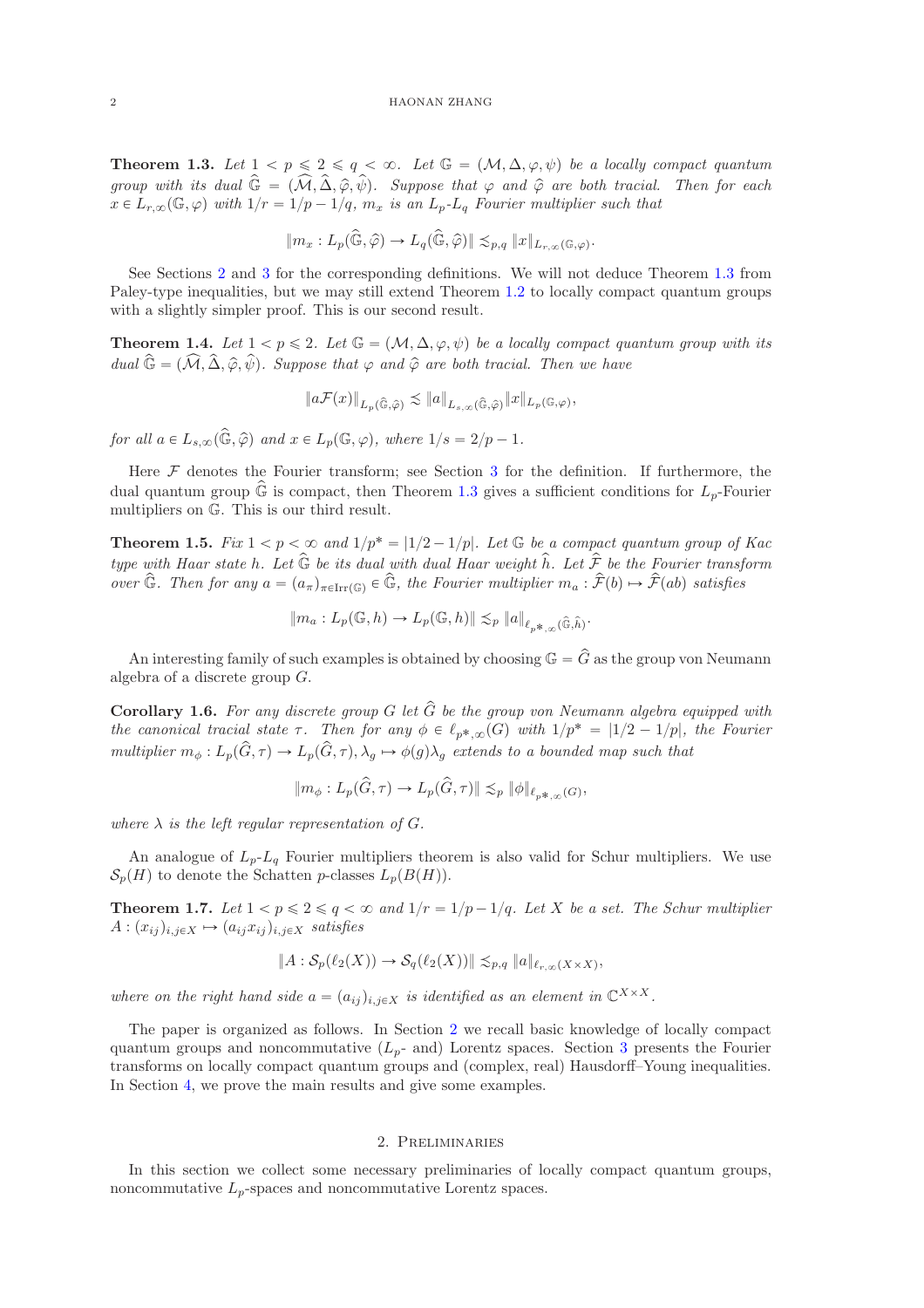2.1. Noncommutative  $L_p$ -spaces and Lorentz spaces associated with a semifinite von **Neumann algebra.** We concentrate ourselves on noncommutative  $L_n$ -spaces associated with semifinite von Neumann algebras, which were first laid out in the early 50's by Segal [\[Seg53\]](#page-12-1) and Dixmier[\[Dix53\]](#page-11-4). The noncommutative Lorentz spaces will be treated at the same time. We refer to [\[PX03\]](#page-12-2) for more discussions.

Let  $M$  be a semifinite von Neumann algebra equipped with a normal semifinite faithful  $(n.s.f.)$ trace  $\tau$ . Denote by  $\mathcal{M}^+$  the positive cone of  $\mathcal{M}$ . Let  $\mathcal{S}^+$  denote the set of all  $x \in \mathcal{M}^+$  such that  $\tau(\text{supp}(x)) < \infty$ , where supp $(x)$  denotes the support of x. Let S be the linear span of  $S^+$ . Then S is a weak\*-dense \*-subalgebra of M. Given  $0 < p < \infty$ , we define

$$
||x||_p := \left[\tau(|x|^p)\right]^{\frac{1}{p}}, \ x \in \mathcal{S},
$$

where  $|x| = (x^*x)^{\frac{1}{2}}$  is the modulus of x. Then  $(\mathcal{S}, \|\cdot\|_p)$  is a normed (or quasi-normed for  $p < 1$ ) space. Its completion is called *noncommutative*  $L_p$ -space associated with  $(M, \tau)$ , denoted by  $L_p(\mathcal{M}, \tau)$  or simply by  $L_p(\mathcal{M})$ . As usual, we set  $L_\infty(\mathcal{M}, \tau) = \mathcal{M}$  equipped with the operator norm.

For  $1 \leqslant p < \infty$ , the dual space of  $L_p(\mathcal{M})$  is  $L_{p'}(\mathcal{M})$  with respect to the duality

$$
\langle x, y \rangle := \tau(xy), \ \ x \in L_p(\mathcal{M}), y \in L_{p'}(\mathcal{M}).
$$

In particular,  $L_1(\mathcal{M})$  is identified with  $\mathcal{M}_*$  via the map  $j(x) := \tau(x \cdot), x \in L_1(\mathcal{M})$ .

The elements in  $L_p(\mathcal{M})$  can be viewed as closed densely defined operators on H (H being the Hilbert space on which M acts). A linear closed operator x is said to be affiliated with M if it commutes with all unitary elements in  $\mathcal{M}'$ , i.e.  $xu = ux$  for any unitary  $u \in \mathcal{M}'$ . Note that x can be unbounded on  $H$ . An operator x affiliated with  $M$  is said to be *measurable with respect to*  $(M, \tau)$ , or simply measurable if for any  $\varepsilon > 0$ , there exists a projection  $e \in M$  such that

$$
e(H) \subset \mathcal{D}(x)
$$
 and  $\tau(e^{\perp}) \leq \varepsilon$ ,

where  $e^{\perp} = 1 - e$ . We denote by  $L_0(\mathcal{M}, \tau)$ , or simply  $L_0(\mathcal{M})$  the family of measurable operators. For  $x \in L_0(\mathcal{M}, \tau)$ , we define the *distribution function* of x

$$
\lambda_s(x) := \tau(\chi_{(s,\infty)}(|x|)), \ s \geq 0,
$$

where  $\chi_{(s,\infty)}(|x|)$  is the spectral projection of |x| corresponding to the interval  $(s,\infty)$ , and define the *generalized singular numbers* of  $x$ 

$$
\mu_t(x) := \inf\{s > 0 : \lambda_s(x) < t\}, \ t \geq 0.
$$

Similar to the classical case, for  $0 < p < \infty, 0 < q \leq \infty$ , the noncommutative Lorentz space  $L_{p,q}(\mathcal{M})$ is defined as the collection of all measurable operators  $x$  such that

$$
\|x\|_{p,q}:=\left(\int_0^\infty(t^{\frac{1}{p}}\mu_t(x))^q\frac{dt}{t}\right)^{\frac{1}{q}}<\infty.
$$

Clearly,  $L_{p,p}(\mathcal{M}) = L_p(\mathcal{M})$  with  $\|\cdot\|_{p,p} = \|\cdot\|_p$ . The space  $L_{p,\infty}(\mathcal{M})$  is usually called the weak  $L_p$ -space,  $0 < p < \infty$ , and one defines

$$
||x||_{p,\infty} := \sup_{t>0} t^{\frac{1}{p}} \mu_t(x).
$$

Like the classical  $L_p$ -spaces, noncommutative  $L_p$ -spaces behave well with respect to interpolation. Our reference for interpolation theory is [\[BL76\]](#page-11-5). Let  $1 \leq p_0 \leq p_1 \leq \infty$ ,  $1 \leq q \leq \infty$  and  $0 < \theta < 1$ . Suppose

$$
\frac{1}{p} = \frac{1-\theta}{p_0} + \frac{\theta}{p_1}
$$

.

Then it is well-known that [\[PX03,](#page-12-2) Section 2]

$$
(L_{p_0}(\mathcal{M}), L_{p_1}(\mathcal{M}))_\theta = L_p(\mathcal{M})
$$
 (with equal norms)

and

(2.1) 
$$
(L_{p_0}(\mathcal{M}), L_{p_1}(\mathcal{M}))_{\theta,q} = L_{p,q}(\mathcal{M}) \text{ (with equivalent quasi-norms)},
$$

where  $(\cdot, \cdot)_{\theta}$  and  $(\cdot, \cdot)_{\theta,q}$  denote respectively the complex and real interpolation methods.

We formulate here some properties that we will use in this paper. For the proofs we refer to [\[FK86\]](#page-11-6) and [\[Gra14\]](#page-11-7).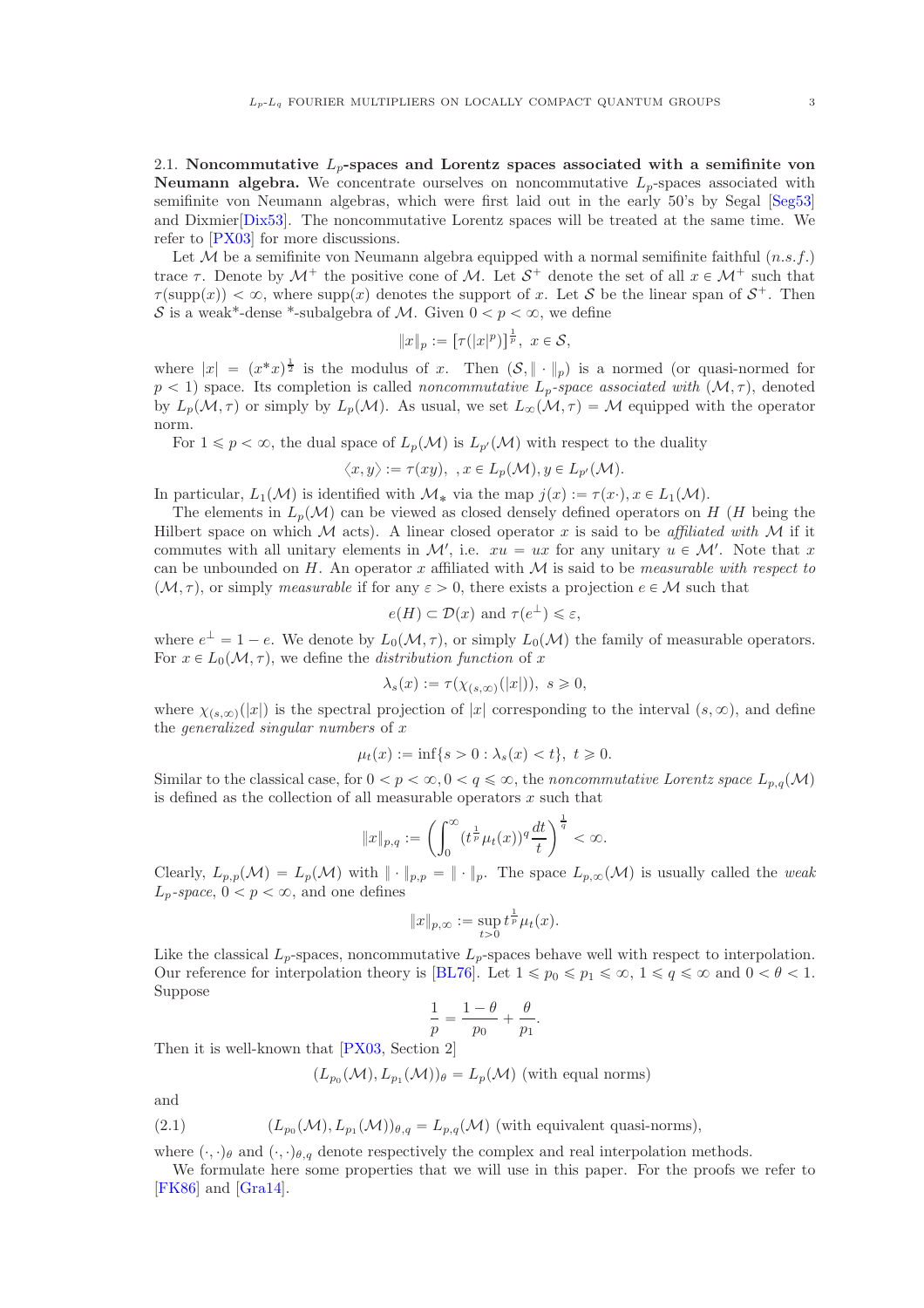<span id="page-3-0"></span>**Lemma 2.1.** Let M be a von Neumann algebra equipped with a n.s.f. trace  $\tau$ . We have

- (1)  $\mu_{s+t}(xy) \leq \mu_s(x)\mu_t(y)$  for all  $s, t \geq 0$  and  $x, y \in L_0(\mathcal{M});$
- (2) for any  $1 < p, q < \infty$  and  $q < r \leq \infty$ ,

(2.2) 
$$
||x||_{p,r} \lesssim_{p,q,r} ||x||_{p,q}, \ x \in L_{p,q}(\mathcal{M}),
$$

<span id="page-3-3"></span>where the constant is  $c_{p,q,r} = (q/p)^{\frac{1}{q} - \frac{1}{r}}$ .

Hölder type inequalities hold on noncommutative Lorentz space. We only present here a special case that is enough for our use. We give a proof here for reader's convenience.

**Lemma 2.2.** Let  $0 < p_0, p_1 < \infty$ ,  $0 < q < \infty$ , and  $1/p = 1/p_0 + 1/p_1$ . Let M be a von Neumann algebra equipped with a n.s.f. trace  $\tau$ . Then we have

(2.3) 
$$
||xy||_{p,q} \lesssim_p ||x||_{p_0,\infty} ||y||_{p_1,q}, \ x \in L_{p_0,\infty}(\mathcal{M}), y \in L_{p_1,q}(\mathcal{M}),
$$

where the constant is  $c_p = 2^{\frac{1}{p}}$ .

*Proof.* From Lemma [2.1\(](#page-3-0)1) and the definition of  $\|\cdot\|_{p_0,\infty}$ , it follows that

<span id="page-3-2"></span>
$$
||xy||_{p,q} = \left(\int_0^\infty \left(t^{\frac{1}{p}}\mu_t(xy)\right)^q \frac{dt}{t}\right)^{\frac{1}{q}}
$$
  

$$
= 2^{\frac{1}{p}} \left(\int_0^\infty \left(t^{\frac{1}{p}}\mu_{2t}(xy)\right)^q \frac{dt}{t}\right)^{\frac{1}{q}}
$$
  

$$
\leq 2^{\frac{1}{p}} \left(\int_0^\infty \left(t^{\frac{1}{p_0}}\mu_t(x) \cdot t^{\frac{1}{p_1}}\mu_t(y)\right)^q \frac{dt}{t}\right)^{\frac{1}{q}}
$$
  

$$
= 2^{\frac{1}{p}} ||x||_{p_0,\infty} ||y||_{p_1,q}. \qquad \Box
$$

2.2. Locally compact quantum groups. In this subsection we recall the definition of locally compact quantum groups in the sense of Kustermans and Vaes [\[KV00,](#page-11-8) [KV03\]](#page-12-3). See also the notes [\[Cas17\]](#page-11-9). We shall mainly work with the von Neumann algebraic version. For any n.s.f. weight  $\varphi$ on a von Neumann algebra M, we set

$$
\mathfrak{n}_\varphi:=\{x\in \mathcal{M}: \varphi(x^*x)<\infty\},\ \mathfrak{m}_\varphi:=\mathfrak{n}_\varphi^*\mathfrak{n}_\varphi.
$$

A locally compact quantum group  $\mathbb{G} = (\mathcal{M}, \Delta, \varphi, \psi)$  consists of

- (1) a von Neumann algebra M;
- (2) a normal, unital, \*-homomorphism  $\Delta : \mathcal{M} \to \mathcal{M} \overline{\otimes} \mathcal{M}$  such that

$$
(\Delta \otimes id)\Delta = (id \otimes \Delta)\Delta;
$$

(3) a n.s.f. weight  $\varphi$  which is left invariant

$$
\varphi[(\omega \otimes id)\Delta(x)] = \varphi(x)\omega(1), \ \omega \in \mathcal{M}_*^+, x \in \mathfrak{m}_{\varphi}^+;
$$

(4) a n.s.f. weight  $\psi$  which is right invariant

$$
\psi[(\mathrm{id}\otimes\omega)\Delta(x)]=\psi(x)\omega(1),\ \omega\in\mathcal{M}_*^+,x\in\mathfrak{m}_\psi^+;
$$

where  $\overline{\otimes}$  denotes the von Neumann algebra tensor product and id denotes the identity map. The normal, unital, \*-homomorphism  $\Delta$  is called *comultiplication* on  $\mathcal{M}$ ,  $\varphi$  is called *left Haar weight* and  $\psi$  is called *right Haar weight.* 

<span id="page-3-1"></span>**Example 2.3.** Let G be a locally compact group. Then  $(L_{\infty}(G, \mu), \Delta, \mu, \nu)$  is a locally compact quantum group, where  $\Delta: L_{\infty}(G, \mu) \to L_{\infty}(G, \mu)\overline{\otimes}L_{\infty}(G, \mu) \simeq L_{\infty}(G \times G, \mu \times \mu)$  is given by  $\Delta(f)(s,t) = f(st), s, t \in G$ , and  $\mu, \nu$  are the left and right Haar measures on G, respectively.

Given a locally compact quantum group  $\mathbb{G} = (\mathcal{M}, \Delta, \varphi, \psi)$ , we now define its dual  $\hat{\mathbb{G}} =$  $p(\widehat{M}, \widehat{\Delta}, \widehat{\varphi}, \widehat{\psi})$  that is also a locally compact quantum group. For this, we equip  $\mathfrak{n}_{\varphi}$  with the inner product

$$
\langle x, y \rangle = \varphi(y^*x),
$$

and denote by  $H_{\varphi}$  the induced Hilbert space after completion. For any  $x \in \mathfrak{n}_{\varphi} \subset \mathcal{M}$  we write  $\Lambda_{\varphi}(x)$  for the corresponding element in  $H_{\varphi}$ . For any  $x \in \mathcal{M}$ ,  $\pi_{\varphi}(x)$  denotes the bounded operator over  $H_{\varphi}$  such that  $\pi_{\varphi}(x)\Lambda_{\varphi}(y) = \Lambda_{\varphi}(xy)$ . So  $(H_{\varphi}, \pi_{\varphi}, \Lambda_{\varphi})$  is the GNS representation of  $\varphi$ . We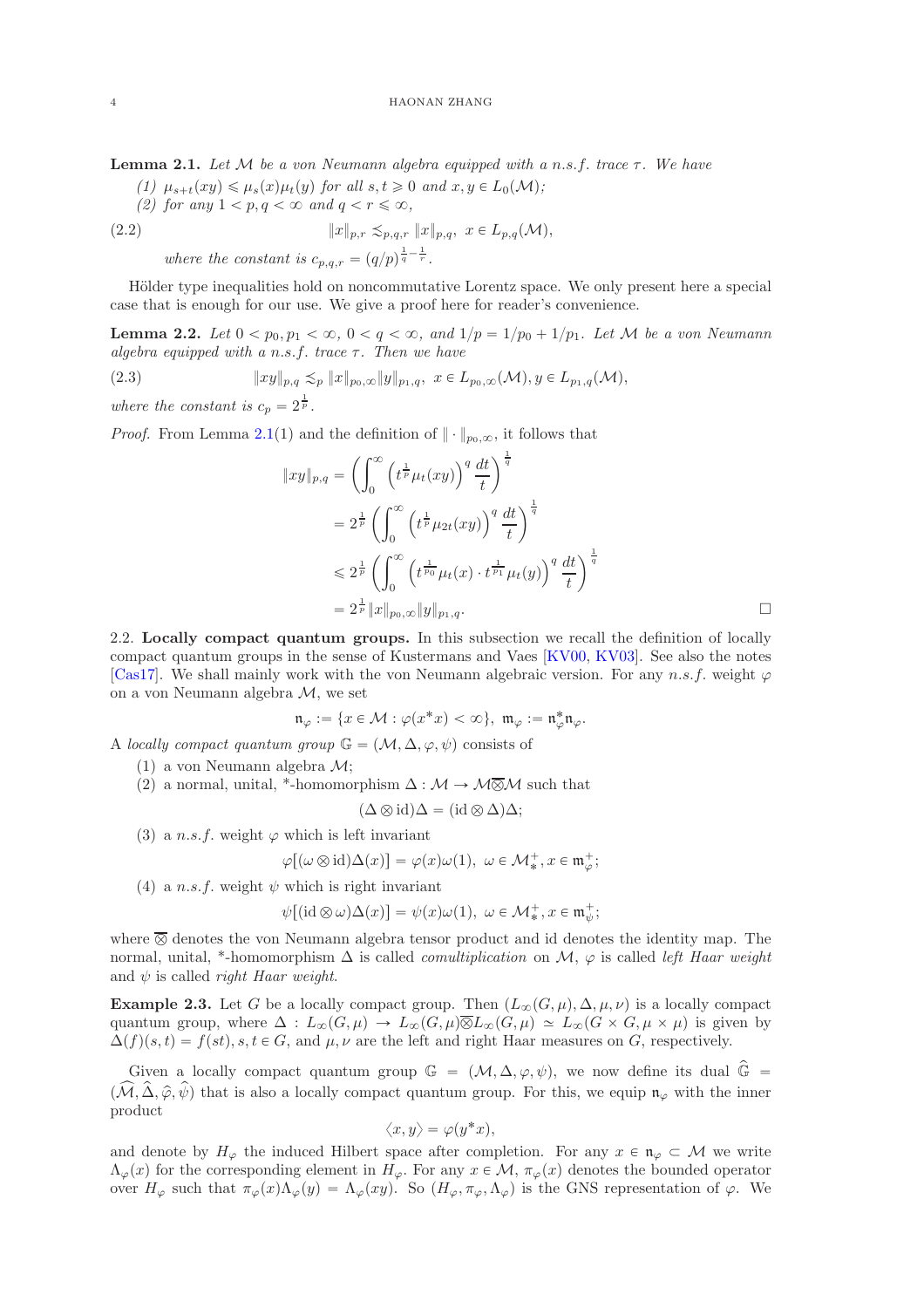omit the subscript  $\varphi$  in the sequel whenever there is no ambiguity. Assume that M acts on  $H_{\varphi}$ with its predual  $\mathcal{M}_{*}$ . The multiplicative unitary of G is the unitary operator W on  $H_{\varphi} \otimes H_{\varphi}$  such that

$$
W^*(\Lambda(x)\otimes\Lambda(y))=(\Lambda\otimes\Lambda)(\Delta(y)(x\otimes 1)), x,y\in\mathfrak{n}_\varphi.
$$

It implements the comultiplication:

<span id="page-4-0"></span>
$$
\Delta(x) = W^*(1 \otimes x)W, \ x \in \mathcal{M}.
$$

For any  $\omega \in \mathcal{M}_*$ , define

$$
\lambda(\omega) := (\omega \otimes \mathrm{id})W.
$$

Then the underlying von Neumann algebra of  $\hat{\mathbb{G}}$  is defined as  $\widehat{\mathcal{M}} := \lambda(\mathcal{M}_*)'' \subset B(H_{\varphi})$ . The comultiplication of  $\widehat{\mathbb{G}}$  is given by

$$
\widehat{\Delta}(x) = \widehat{W}(1 \otimes x)\widehat{W}^*, \ x \in \widehat{\mathcal{M}},
$$

where  $\widehat{W} = \Sigma W^* \Sigma$  is the multiplicative unitary on  $\widehat{\mathbb{G}}$  with  $\Sigma$  being the flip on  $H_{\varphi} \otimes H_{\varphi}$ , i.e.  $\Sigma(\xi \otimes \eta) = \eta \otimes \xi.$ 

To define the dual left Haar weights, set

$$
\mathcal{I} := \{ \omega \in \mathcal{M}_* : \exists C > 0 \text{ such that } |\omega(x^*)| \leq C ||\Lambda(x)||, \ x \in \mathfrak{n}_{\varphi} \}.
$$

By the Riesz representation theorem, there exists unique  $\xi(\omega) \in H_{\varphi}$  such that

<span id="page-4-1"></span>
$$
\omega(x^*) = \langle \xi(\omega), \Lambda(x) \rangle, \ x \in \mathfrak{n}_{\varphi}.
$$

Then the *dual left Haar weight*  $\hat{\varphi}$  is defined to be the unique *n.s.f.* weight on  $\hat{\mathcal{M}}$  with the GNS representation  $(H, \iota, \widehat{\Lambda})$  such that  $\lambda(\mathcal{I})$  is a  $\sigma$ -strong\*-norm core for  $\widehat{\Lambda}$  and  $\widehat{\Lambda}(\lambda(\omega)) = \xi(\omega)$  for all  $\omega \in \mathcal{I}$ . Thus we have

(2.5) 
$$
\widehat{\varphi}(\lambda(\omega)^* \lambda(\omega)) = \langle \widehat{\Lambda}(\lambda(\omega)), \widehat{\Lambda}(\lambda(\omega)) \rangle, \ \omega \in \mathcal{I}.
$$

The dual right Haar weight  $\hat{\psi}$  can be defined in a similar way, which we will not do here. Then  $\hat{\mathbb{G}} = (\widehat{\mathcal{M}}, \widehat{\Delta}, \widehat{\varphi}, \widehat{\psi})$  forms a locally compact quantum group. Constructing the dual  $\widehat{\mathbb{G}}$  of  $\widehat{\mathbb{G}}$ , the Pontryagin duality says  $\widehat{\mathbb{G}} = \mathbb{G}$ . Furthermore, we have  $\widehat{\Lambda} = \Lambda$ .

In this paper we are interested in locally compact quantum groups G on which both left Haar weight  $\varphi$  and dual left Haar weight  $\hat{\varphi}$  are tracial. We close this subsection with some examples of locally compact quantum groups of this type.

Example 2.4 (Unimodular Kac algebras). We refer to [\[ES92\]](#page-11-10) for more about Kac algebras. Here we only remark that unimodular Kac algebras are locally compact quantum groups  $\mathbb{G}$  =  $(\mathcal{M}, \Delta, \varphi, \psi)$  for which  $\varphi = \psi$  is tracial. If a Kac algebra G is unimodular, then so is its dual  $\widehat{\mathbb{G}}$ [\[ES92,](#page-11-10) Proposition 6.1.4]. We give more concrete examples in the following.

**Example 2.5** (Locally compact unimodular groups). Let  $G$  be a locally compact unimodular group with  $\mu$  being left (also right) Haar measure. Then  $\mathbb{G} = (L_{\infty}(G, \mu), \Delta, \mu, \mu)$  is a locally compact quantum group, as we have seen in Example [2.3.](#page-3-1) Clearly, its left Haar weight is tracial. From [\[Kun58\]](#page-11-11), on its dual quantum group  $\hat{\mathbb{G}} = (\hat{G}, \hat{\Delta}, \hat{\mu}, \hat{\mu})$ , the left (right) dual Haar weight is tracial. Here  $\hat{G}$  is the von Neumann algebra acting on  $L_2(G, \mu)$  generated by all  $\lambda(f), f \in L_1(G, \mu)$ , where  $\lambda(f)$  is the convolution operator:  $\lambda(f)q = f * q, q \in L_2(G, \mu)$ . The multiplicative unitary W acts on  $L_2(G, \mu) \otimes L_2(G, \mu) \simeq L_2(G \times G, \mu \times \mu)$  as

$$
WF(s,t) = F(s, s^{-1}t).
$$

Example 2.6 (Compact quantum groups of Kac type). A *compact quantum group* is a locally compact quantum group G such that the left Haar weight is finite, i.e.  $\varphi(1) < \infty$ . This agrees with Woronowicz's definition of compact quantum groups [\[Wor98\]](#page-12-4), which we shall now recall. A compact quantum group consists of a pair  $\mathbb{G} = (A, \Delta)$ , where A is a unital C\*-algebra and  $\Delta$  is a unital \*-homomorphism from A to  $A \otimes A$  such that

- (1)  $(\Delta \otimes id)\Delta = (id \otimes \Delta)\Delta;$
- (2)  $\{\Delta(a)(1 \otimes b) : a, b \in A\}$  and  $\{\Delta(a)(b \otimes 1) : a, b \in A\}$  are linearly dense in  $A \otimes A$ .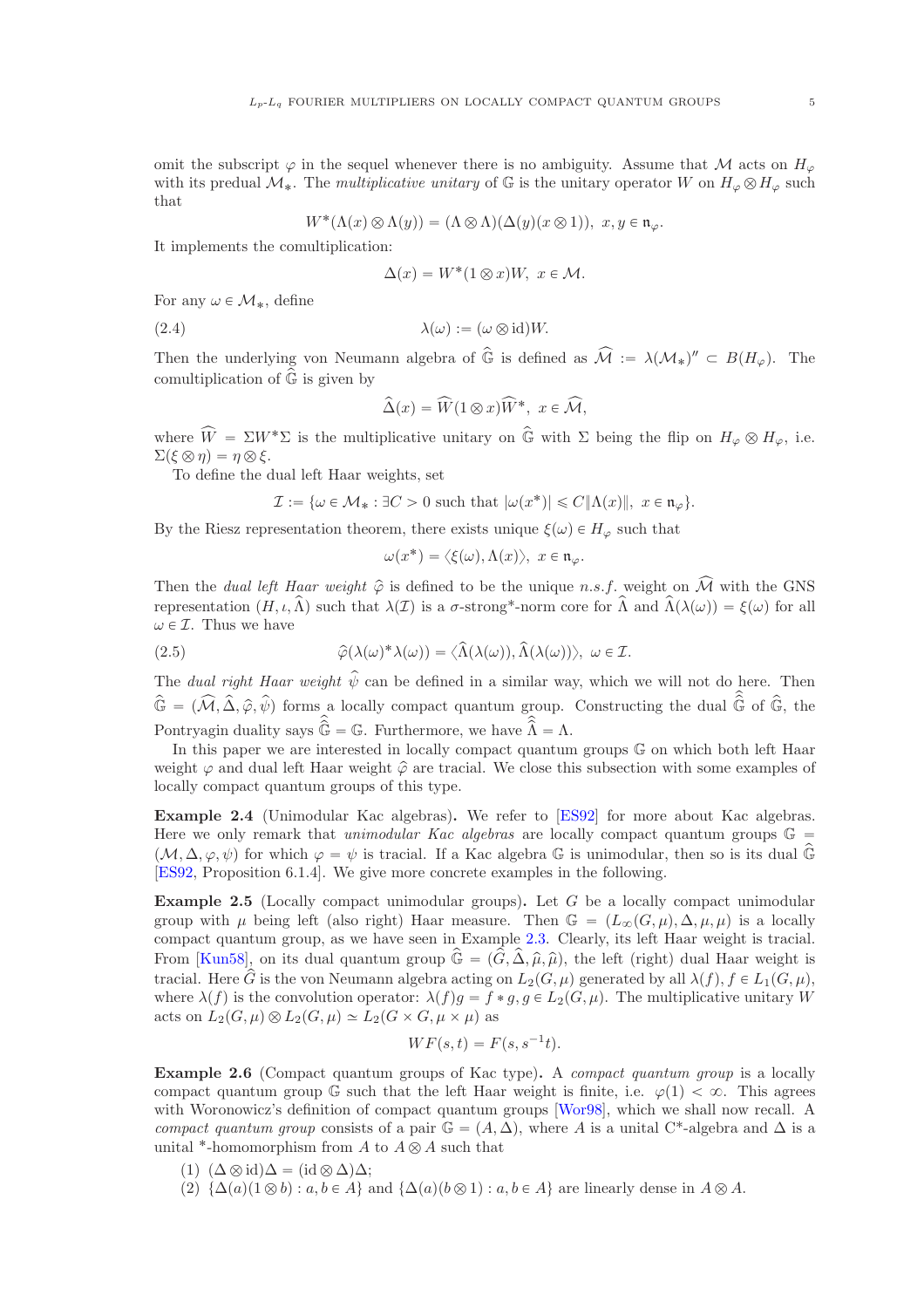Here  $A \otimes A$  is the minimal C<sup>\*</sup>-algebra tensor product. Any compact quantum group admits a unique *Haar state*, i.e. a state  $h$  on  $\tilde{A}$  that is both left and right invariant:

$$
(h \otimes id)\Delta(a) = h(a)1 = (id \otimes h)\Delta(a), \ a \in A.
$$

Consider an element  $u \in A \otimes B(H)$  with dim  $H = n$ . By identifying  $A \otimes B(H)$  with  $M_n(A)$  we can write  $u = [u_{ij}]_{i,j=1}^n$ , where  $u_{ij} \in A$ . The matrix u is called an *n*-dimensional representation of G if we have

$$
\Delta(u_{ij}) = \sum_{k=1}^n u_{ik} \otimes u_{kj}, \ i, j = 1, \dots, n.
$$

A representation u is called unitary if u is unitary as an element in  $M_n(A)$ , and irreducible if the only matrices  $T \in M_n(\mathbb{C})$  such that  $uT = Tu$  are multiples of identity matrix. Two representations  $u, v \in M_n(A)$  are said to be *equivalent* if there exists an invertible matrix  $T \in M_n(\mathbb{C})$  such that  $Tu = vT$ . Denote by Irr $(\mathbb{G})$  the set of equivalence classes of irreducible unitary representations of G. For each  $\pi \in \text{Irr}(\mathbb{G})$ , denote by  $u^{\pi} \in A \otimes B(H_{\pi})$  a representative of the class  $\pi$ , where  $H_{\pi}$  is the finite-dimensional Hilbert space on which  $u^{\pi}$  acts. In the sequel we write  $n_{\pi} = \dim H_{\pi}$ . Denote  $Pol(\mathbb{G}) = \text{span} \{ u_{ij}^\pi : 1 \leqslant i, j \leqslant n_\pi, \pi \in \text{Irr}(\mathbb{G}) \}.$  This is a dense subalgebra of A.

The dual of a compact quantum group  $\mathbb{G}$  is a discrete quantum group  $\hat{\mathbb{G}} = (\hat{A}, \hat{\Delta}, \hat{h}_L, \hat{h}_R)$ , where  $\widehat{A}$  is the c<sub>0</sub>-direct sum of matrix algebras

$$
\widehat{A} = \bigoplus_{\pi \in \operatorname{Irr}(\mathbb{G})} B(H_{\pi}).
$$

The dual left Haar weight  $\hat{h}_L$  and dual right Haar weight  $\hat{h}_R$  are not the same in general. A compact quantum group G is of Kac type if the Haar state h is tracial. In this case  $\hat{h}_{\text{L}}$  and  $\hat{h}_{\text{R}}$ coincide, which we denote by  $\hat{h}$  for short. It takes the following form

$$
\widehat{h}(a) = \sum_{\pi \in \operatorname{Irr}(\mathbb{G})} d_{\pi} \operatorname{Tr}(a_{\pi}).
$$

The multiplicative unitary  $W$  of  $\mathbb G$  is

$$
W:=\bigoplus_{\pi\in\operatorname{Irr}(\mathbb{G})}u^{\pi}.
$$

Then the Fourier transform  $\mathcal F$  over Pol(G) is given by

$$
\mathcal{F}(x) = (h(\cdot x) \otimes \mathrm{id})W = (\widehat{x}(\pi))_{\pi \in \mathrm{Irr}(\mathbb{G})},
$$

where  $\hat{x}(\pi) = (h(\cdot x) \otimes id)(u^{\pi}).$ 

Classical compact groups are certainly compact quantum groups of Kac type (the commutative case). In the next we give another family of such quantum groups (the cocommutative case). There are also compact quantum groups of Kac type which are neither commutative nor cocommutative, e.g. *free orthogonal quantum groups*  $O_N^+$  [\[Wan95\]](#page-12-5) and *free permutation quantum groups*  $S_N^+$  [\[Wan98\]](#page-12-6). We will not explain here in detail.

**Example 2.7** (Discrete group von Neumann algebras). Let G be a discrete group. Then  $\mathbb{G} =$  $(\ell_{\infty}(G), \Delta, \mu, \mu)$  is a locally compact quantum group with  $\mu$  being the counting measure. Suppose that  $\{\delta_q\}_{q\in G}$  is the canonical basis of  $\ell_2(G)$ . Then the left regular representation of G is given through  $\lambda: G \to B(\ell_2(G)), \lambda_g(\delta_h) = \delta_{gh}$ . The group von Neumann algebra  $\hat{G}$  is the von Neumann algebra generated by  $\lambda(g), g \in G$  in  $B(\ell_2(G))$ . Thus the dual quantum group of G is  $\hat{\mathbb{G}} = (\hat{G}, \hat{\Delta}, \tau, \tau)$ , where  $\tau$  is a normal faithful tracial state defined by  $\tau(x) = \langle \delta_e, x\delta_e \rangle$ , where e is the unit of G and  $\langle \cdot, \cdot \rangle$  is the inner product on  $\ell_2(G)$ .

## 3. Fourier transform on locally compact quantum groups

<span id="page-5-0"></span>In the remaining part of the paper, unless otherwise stated, for any  $1 < p < \infty$ , p' always denotes the conjugate number of p, i.e.  $1/p + 1/p' = 1$ .  $\mathbb{G} = (\mathcal{M}, \Delta, \varphi, \psi)$  always denotes a locally compact quantum group with dual  $\hat{\mathbb{G}} = (\widehat{\mathcal{M}}, \widehat{\Delta}, \widehat{\varphi}, \widehat{\psi})$ , where  $\varphi$  and  $\widehat{\varphi}$  are both tracial. We shall use  $L_p(\mathbb{G}, \varphi)$  and  $L_{p,q}(\mathbb{G}, \varphi)$  to denote  $L_p(\mathcal{M}, \varphi)$  and  $L_{p,q}(\mathcal{M}, \varphi)$ , respectively. The same goes to  $L_p(\widehat{\mathbb{G}}, \widehat{\varphi})$  and  $L_{p,q}(\widehat{\mathbb{G}}, \widehat{\varphi})$ .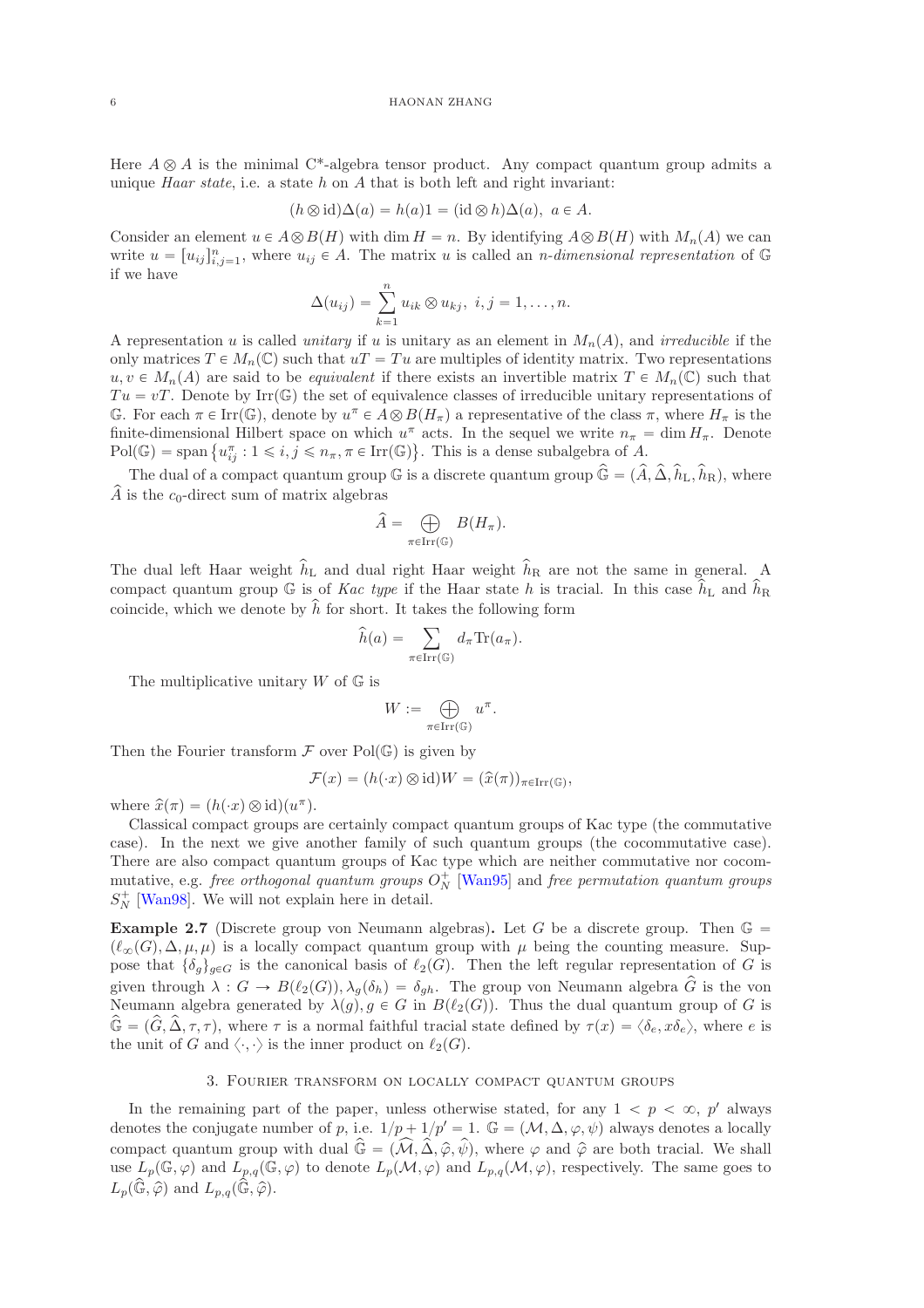3.1. A brief history. In this section we briefly recall the history of Fourier transform on locally compact quantum groups and its definition in our setting.

Let G be a locally compact abelian group with Haar measure  $\mu$ , then the Fourier transform of  $f \in L_1(G, \mu)$  takes the form:

$$
\mathcal{F}(f)(\xi) = \hat{f}(\xi) = \int_G f(s)\overline{\xi(s)}d\mu(s), \ \xi \in \widehat{G}.
$$

By choosing the dual Haar measure  $\hat{\mu}$  on  $\hat{G}$  suitably, the map  $L_1(G, \mu) \cap L_2(G, \mu) \ni f \mapsto \hat{f} \in$  $L_2(\hat{G}, \hat{\mu})$  is isometric and can be extended to an isometry between  $L_2(G, \mu)$  and  $L_2(\hat{G}, \hat{\mu})$ . This defines the Fourier transform of  $f \in L_2(G, \mu)$ . The definition of the Fourier transform of f  $\in$  $L_p(G, \mu)$  follows from the the famous Hausdorff–Young inequality, which states that for any 1  $\leq$  $p \leqslant 2$  we have

(3.1) 
$$
\|f\|_{L_{p'}(\hat{G}, \hat{\mu})} \leq \|f\|_{L_p(G, \mu)}, \ f \in L_p(G, \mu).
$$

It is natural to ask what the Fourier transform looks like for general locally compact groups and whether we still have  $(3.1)$  or not. The first breakthrough is due to Kunze [\[Kun58\]](#page-11-11), who observed the following fact. Let G be a locally compact abelian group as above. Let  $\lambda(f)$  denote the left regular representation of  $f \in L_1(G, \mu)$  on  $L_2(G, \mu)$ , which is an operator given by

<span id="page-6-0"></span>
$$
(\lambda(f)g)(s) := f * g(s) = \int_G f(t)g(t^{-1}s)d\mu(t), \ g \in L_2(G, \mu).
$$

Denote by  $L_f$  the operator on  $L_2(G, \mu)$  given by multiplying f. Since F turns convolution into multiplication, we have

$$
\mathcal{F}(\lambda(f)g) = \mathcal{F}(f)\mathcal{F}(g) = L_{\mathcal{F}(f)}\mathcal{F}(g), \ f \in L_1(G,\mu), \ g \in L_2(G,\mu).
$$

Recall that F is unitary on  $L_2(G, \mu)$ , so  $\lambda(f)$  is unitarily equivalent to the operator  $L_{\mathcal{F}(f)}$ . This suggests us to use  $\lambda(f)$  as a substitute of  $\mathcal{F}(f)$ . From this Kunze defined the Fourier transform on locally compact unimodular groups  $(G, \mu)$  and generalized Hausdorff–Young inequalities [\(3.1\)](#page-6-0) to locally compact unimodular groups. The dual of G, still denoted by  $\hat{G}$ , is no longer a group, but can be studied via the von Neumann algebra generated by  $\lambda(L_1(G, \mu))$  in  $B(L_2(G, \mu))$ . It turns out that there is a canonical trace  $\hat{\mu}$  on  $\hat{G}$ , so  $L_{p'}(\hat{G}, \hat{\mu})$  is constructed in the sense of Diximier and Segal. Terp [\[Ter17\]](#page-12-7) extended this approach to locally compact non-unimodular groups G. Her Fourier transform for  $f \in L_p(G, \mu)$  is the operator on  $L_2(G, \mu)$  given by  $\lambda(f) \Delta^{\frac{1}{p'}}$ , where  $\mu$  is the left Haar measure and  $\Delta$  is the modular function on G. Remark that  $\Delta$  here is understood as a multiplication operator by  $\Delta$ . The dual  $\hat{G}$  of G is not necessarily equipped with a trace. In this context we also have Hausdorff–Young inequalities, where  $L_{p'}(\hat{G})$  is the noncommutative  $L_p$ -space in the sense of Hilsum [\[Hil81\]](#page-11-12) and Connes [\[Con80\]](#page-11-13). Finally the Hausdorff–Young inequalities were extended to locally compact quantum groups by Cooney [\[Coo10\]](#page-11-14) and Caspers [\[Cas13\]](#page-11-15).

In this paper we are concerned with the locally compact quantum group case, but the associated left Haar weight and dual left Haar weight are both tracial. This makes the definition of  $L_p$ -Fourier transform much simpler than those of Cooney and Caspers. Indeed, we can embed our noncommutative  $L_p$ -space  $L_p(\mathbb{G}, \varphi)$   $(1 < p < 2)$  into  $L_1(\mathbb{G}, \varphi) + L_2(\mathbb{G}, \varphi)$  in a natural way. So we will not recall their approaches here.

3.2. Fourier transform and Hausdorff–Young inequalities. This subsection does not contain any new results. See for example [\[Cas13\]](#page-11-15). We collect the proofs here for reader's convenience.

<span id="page-6-1"></span>**Proposition 3.1.** We have  $L_1(\mathbb{G}, \varphi) \cap L_2(\mathbb{G}, \varphi) = \mathcal{I}$ .

This holds for general locally compact quantum groups and should be understood under suitable embedding of I,  $L_1(\mathbb{G}, \varphi)$  and  $L_2(\mathbb{G}, \varphi)$  into some Banach space [\[Cas13,](#page-11-15) Theorem 3.3]. We give a proof here when  $\varphi$  is tracial, which is the case this paper concerns with. In such case,  $\mathcal I$  should be understood as  $j^{-1}(\mathcal{I})$ , where  $j: L_1(\mathbb{G}, \varphi) \to \mathcal{M}_*, x \mapsto \varphi(x)$  is the isometry map.

*Proof of Proposition [3.1](#page-6-1) when*  $\varphi$  *is tracial.* By definition,

$$
j^{-1}(\mathcal{I}) = \{ y \in L_1(\mathbb{G}, \varphi) : \exists C < \infty \text{ such that } |\varphi(x^*y)| \leq C ||x||_{L_2(\mathbb{G}, \varphi)}, x \in \mathfrak{n}_{\varphi} \}
$$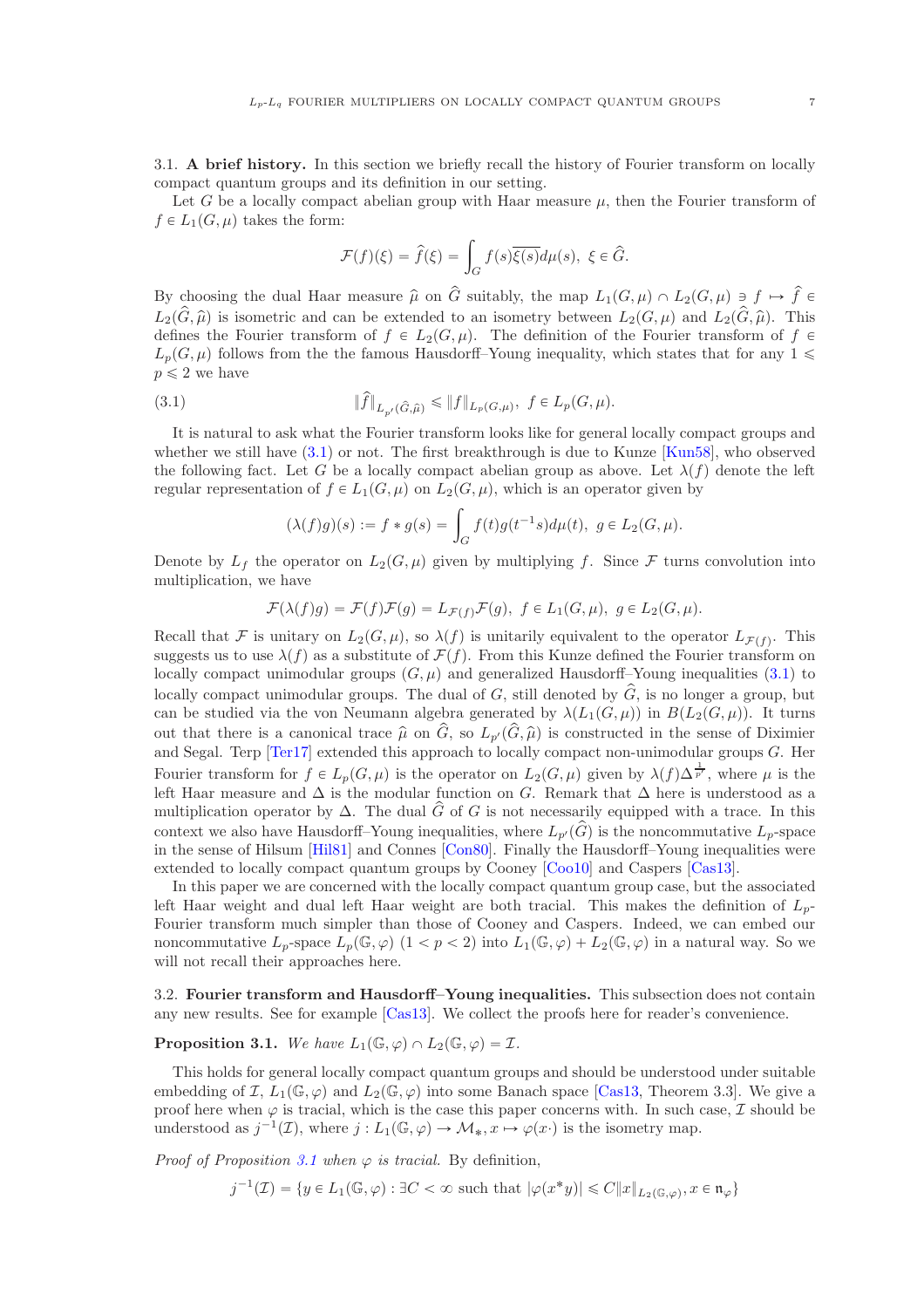Note that  $\mathfrak{n}_{\varphi}$  is dense in  $L_2(\mathbb{G}, \varphi)$ , by duality of  $L_p$ -spaces, we have

$$
j^{-1}(\mathcal{I}) = \{ y \in L_1(\mathbb{G}, \varphi) : \exists C < \infty \text{ such that } |\varphi(x^*y)| \le C \|x\|_{L_2(\mathbb{G}, \varphi)}, x \in L_2(\mathbb{G}, \varphi) \}
$$
  
=  $\{ y \in L_1(\mathbb{G}, \varphi) : \|y\|_{L_2(\mathbb{G}, \varphi)} < \infty \}$   
=  $L_1(\mathbb{G}, \varphi) \cap L_2(\mathbb{G}, \varphi).$ 

Recall that  $L_1(\mathbb{G}, \varphi)$  is identified with  $\mathcal{M}_*$  via the map  $j(x) = \varphi_x$ , where  $\varphi_x := \varphi(x)$ . Since W is unitary, from  $(2.4)$  we have

$$
\|\lambda(\varphi_x)\|_{L_\infty(\widehat{\mathbb{G}},\widehat{\varphi})}\leqslant \|\varphi_x\|_{\mathcal{M}_{*}}=\|x\|_{L_1(\mathbb{G},\varphi)},\,\,x\in L_1(\mathbb{G},\varphi).
$$

We define the  $L_1$ -Fourier transform as  $\mathcal{F}_1 := \lambda \circ j : L_1(\mathbb{G}, \varphi) \to L_\infty(\widehat{\mathbb{G}}, \widehat{\varphi}), x \mapsto \lambda(\varphi_x)$ , then it is a contraction:

$$
\|\mathcal{F}_1(x)\|_{L_\infty(\widehat{\mathbb{G}},\widehat{\varphi})} \leqslant \|x\|_{L_1(\mathbb{G},\varphi)}, \ x \in L_1(\mathbb{G},\varphi).
$$

For the L<sub>2</sub>-Fourier transform, we firstly define it as  $\mathcal{F}_1$  on the intersection of  $L_1(\mathbb{G}, \varphi)$  and  $\mathfrak{n}_{\varphi}$ . By Proposition [3.1,](#page-6-1) for any  $x \in L_1(\mathbb{G}, \varphi) \cap \mathfrak{n}_{\varphi}$ ,  $\varphi_x$  belongs to *I*. Note that by definition of  $\Lambda$ , we have

$$
\langle \Lambda(x), \Lambda(y) \rangle = \varphi(y^*x) = \varphi_x(y^*) = \langle \widehat{\Lambda}(\lambda(\varphi_x)), \Lambda(y) \rangle, \ y \in \mathfrak{n}_{\varphi}.
$$

Since  $\mathfrak{n}_{\varphi}$  is dense in  $L_2(\mathbb{G}, \varphi)$ , we have

(3.2) 
$$
\widehat{\Lambda}(\lambda(\varphi_x)) = \Lambda(x), \ x \in L_1(\mathbb{G}, \varphi) \cap \mathfrak{n}_{\varphi}.
$$

From [\(2.5\)](#page-4-1) it follows that

$$
\widehat{\varphi}(\lambda(\varphi_x)^*\lambda(\varphi_x)) = \langle \widehat{\Lambda}(\lambda(\varphi_x)), \widehat{\Lambda}(\lambda(\varphi_x)) \rangle = \varphi(x^*x), \ x \in L_1(\mathbb{G}, \varphi) \cap \mathfrak{n}_{\varphi}.
$$

So we have

<span id="page-7-0"></span>
$$
\|\mathcal{F}_2(x)\|_{L_2(\widehat{\mathbb{G}},\widehat{\varphi})}=\|x\|_{L_2(\mathbb{G},\varphi)},\,\,x\in L_1(\mathbb{G},\varphi)\cap\mathfrak{n}_\varphi.
$$

Since  $L_1(\mathbb{G}, \varphi) \cap \mathfrak{n}_{\varphi}$  is dense in  $L_2(\mathbb{G}, \varphi)$ ,  $\mathcal{F}_2$  can be extended to an isometry from  $L_2(\mathbb{G}, \varphi)$  to  $L_2(\widehat{\mathbb{G}}, \widehat{\varphi})$ , which we still denote by  $\mathcal{F}_2$ .

Now we may define an operator  $\mathcal F$  on  $L_1(\mathbb{G}, \varphi) + L_2(\mathbb{G}, \varphi)$  as  $\mathcal F(x) = \mathcal F_1(x_1) + \mathcal F_2(x_2)$ , where  $x = x_1 + x_2$  with  $x_i \in L_i(\mathbb{G}, \varphi), i = 1, 2$ . One can check that it is well-defined and  $\mathcal{F}|_{L_i(\mathbb{G}, \varphi)} =$  $\mathcal{F}_i, i = 1, 2$ . Thus the general  $L_p$ -Fourier transform  $\mathcal{F}_p, 1 < p < 2$ , is defined to be the restriction of F to  $L_p(\mathbb{G}, \varphi) \subset L_1(\mathbb{G}, \varphi) + L_2(\mathbb{G}, \varphi)$ . By complex interpolation, we have the Hausdorff–Young inequality:

(3.3) 
$$
\|\mathcal{F}_p(x)\|_{L_{p'}(\widehat{\mathbb{G}},\widehat{\varphi})}\leqslant \|x\|_{L_p(\mathbb{G},\varphi)},\ x\in L_p(\mathbb{G},\varphi),
$$

where  $1 \leq p \leq 2$  and  $1/p + 1/p' = 1$ . If we use real interpolation instead of complex interpolation, we get

<span id="page-7-1"></span>(3.4) 
$$
\|\mathcal{F}(x)\|_{L_{p'}(\widehat{\mathbb{G}},\widehat{\varphi})} \lesssim_p \|x\|_{L_{p,p'}(\mathbb{G},\varphi)}, \ x \in L_{p,p'}(\mathbb{G},\varphi).
$$

Compared with [\(3.3\)](#page-7-0), the constant  $c_p$  in [\(3.4\)](#page-7-1) is worse, but the space  $L_{p,p'}(\mathbb{G}, \varphi)$  is larger than  $L_p(\mathbb{G}, \varphi)$  when  $1 \leqslant p < 2$ .

**Definition 3.2.** For any  $x \in L_0(\mathbb{G}, \varphi)$ , we call  $m_x$  an  $L_p-L_q$  Fourier multiplier if the map  $\mathcal{F}(y) \mapsto$  $\mathcal{F}(xy)$  is well-defined and extends to bounded map from  $L_p(\hat{\mathbb{G}}, \hat{\varphi})$  to  $L_q(\hat{\mathbb{G}}, \hat{\varphi})$ . One may also consider the map  $\mathcal{F}(y) \mapsto \mathcal{F}(yx)$ , which is similar.

3.3. The dual/inverse Fourier transform. On the dual quantum group one can also define the Fourier transform  $\hat{\mathcal{F}} : L_1(\hat{\mathbb{G}}, \hat{\varphi}) + L_2(\hat{\mathbb{G}}, \hat{\varphi}) \to L_{\infty}(\mathbb{G}, \varphi) + L_2(\mathbb{G}, \varphi)$ , whose restriction to  $L_1(\hat{\mathbb{G}}, \hat{\varphi})$ is  $\hat{\lambda} \circ \hat{j}^{-1}$ , where  $\hat{j} : L_1(\hat{\mathbb{G}}, \hat{\varphi}) \to \widehat{\mathcal{M}}_*, x \mapsto \hat{\varphi}(\cdot x)$ . Then  $\hat{\mathcal{F}}_2$  is the inverse of  $\mathcal{F}_2$ .

<span id="page-7-2"></span>**Proposition 3.3.** Let  $\mathbb{G} = (\mathcal{M}, \Delta, \varphi, \psi)$  be a locally compact quantum group with dual  $\hat{\mathbb{G}} =$  $(\widehat{\mathcal{M}}, \widehat{\Delta}, \widehat{\varphi}, \widehat{\psi})$ . Then we have

- (1)  $\widehat{\mathcal{F}}(\mathcal{F}(x)) = x, x \in L_2(\mathbb{G}, \varphi);$
- (2)  $\mathcal{F}(\widehat{\mathcal{F}}(a)) = a, a \in L_2(\widehat{\mathbb{G}}, \widehat{\varphi}).$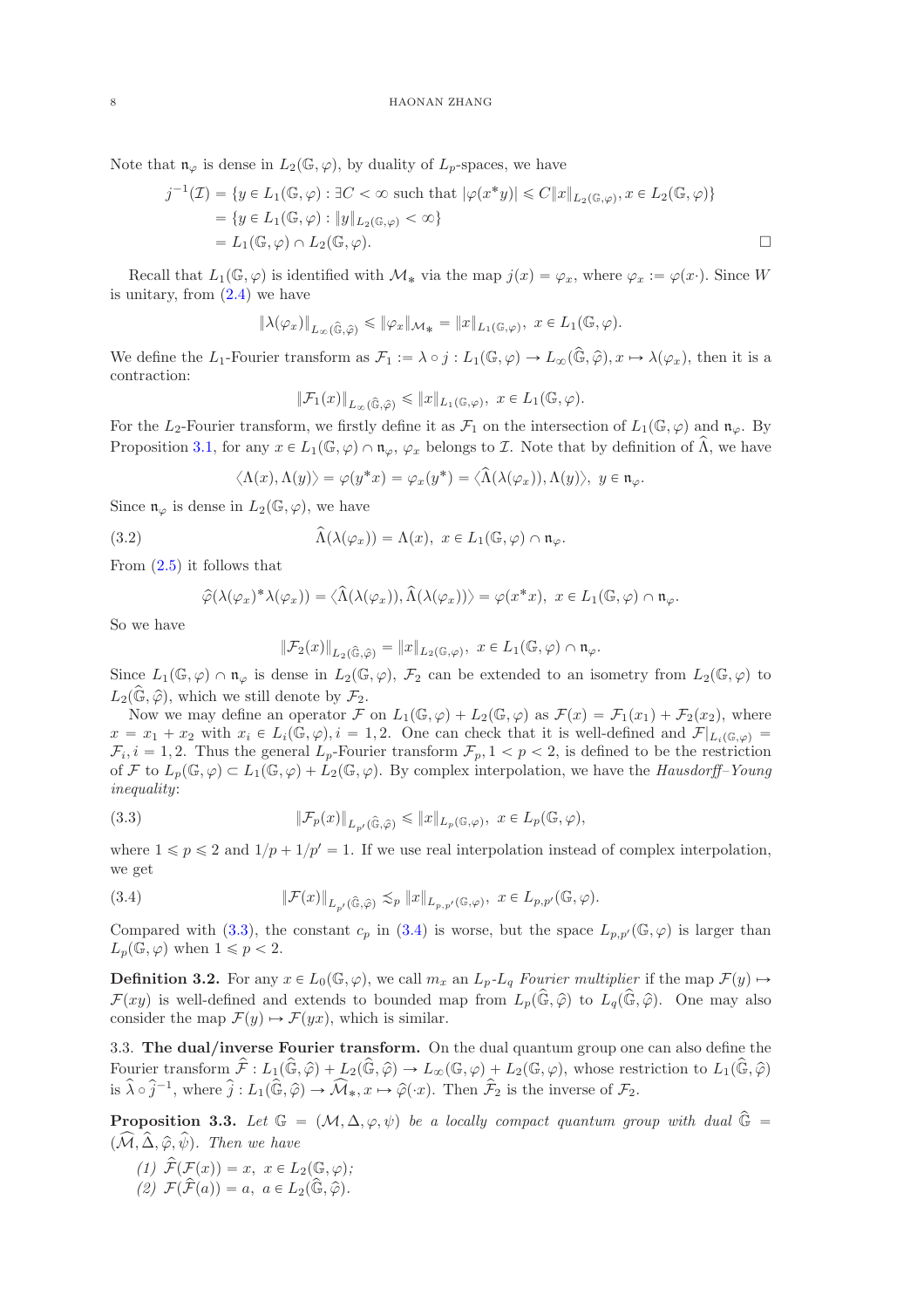*Proof.* Note that the inclusion map  $\Lambda : \mathfrak{n}_{\varphi} \to H_{\varphi} = L_2(\mathbb{G}, \varphi)$  can be extended to the whole Hilbert space  $L_2(\mathbb{G}, \varphi)$ . We shall still use  $\Lambda$  to denote its extension. The same goes to  $\widehat{\Lambda}$ . Recall that

$$
\langle \Lambda(x), \Lambda(y) \rangle = \langle \widehat{\Lambda}(\mathcal{F}(x)), \Lambda(y) \rangle, \ x \in L_1(\mathbb{G}, \varphi) \cap \mathfrak{n}_{\varphi}, y \in \mathfrak{n}_{\varphi}.
$$

Since  $L_1(\mathbb{G}, \varphi) \cap \mathfrak{n}_{\varphi}$  is dense in  $L_2(\mathbb{G}, \varphi)$ , for any  $x \in L_2(\mathbb{G}, \varphi)$  we may choose a net  $\{x_\alpha\}_\alpha \subset$  $L_1(\mathbb{G}, \varphi) \cap \mathfrak{n}_{\varphi}$  such that  $\lim_{\alpha} x_{\alpha} = x$  in  $\mathfrak{n}Zn_{\varphi}$ .  $\mathcal{F}|_{\mathfrak{n}_{\varphi}}$  is an isometry, so we obtain

$$
\langle \Lambda(x), \Lambda(y) \rangle = \lim_{\alpha} \langle \Lambda(x_{\alpha}), \Lambda(y) \rangle = \lim_{\alpha} \langle \widehat{\Lambda}(\mathcal{F}(x_{\alpha})), \Lambda(y) \rangle = \langle \widehat{\Lambda}(\mathcal{F}(x)), \Lambda(y) \rangle, \ y \in \mathfrak{n}_{\varphi}.
$$

Hence  $\widehat{\Lambda}(\mathcal{F}(x)) = \Lambda(x), x \in L_2(\mathbb{G}, \varphi)$ . Since  $\mathcal{F}(x) \in L_2(\widehat{\mathbb{G}}, \widehat{\varphi})$  for all  $x \in L_2(\mathbb{G}, \varphi)$ , we have

$$
\Lambda(\widehat{\mathcal{F}}(\mathcal{F}(x))) = \widehat{\Lambda}(\widehat{\mathcal{F}}(\mathcal{F}(x))) = \widehat{\Lambda}(\mathcal{F}(x)) = \Lambda(x), \ x \in L_2(\mathbb{G}, \varphi).
$$

Hence  $\hat{\mathcal{F}}(\mathcal{F}(x)) = x$ . This proves (1). The proof of (2) is similar.

Since  $\hat{\mathcal{F}}$  is the Fourier transform on  $\hat{\mathbb{G}}$ , we have

<span id="page-8-1"></span>
$$
\|\widehat{\mathcal{F}}(a)\|_{L_{\infty}(\mathbb{G},\varphi)} \leqslant \|a\|_{L_1(\widehat{\mathbb{G}},\widehat{\varphi})}, \ a \in L_1(\widehat{\mathbb{G}},\widehat{\varphi}),
$$

This, together with Proposition [3.3,](#page-7-2) yields

(3.5) 
$$
\|x\|_{L_{\infty}(\mathbb{G},\varphi)} \leqslant \|\mathcal{F}(x)\|_{L_{1}(\widehat{\mathbb{G}},\widehat{\varphi})}
$$

for all  $x \in L_2(\mathbb{G}, \varphi)$  such that  $\mathcal{F}(x) \in L_1(\widehat{\mathbb{G}}, \widehat{\varphi})$ , or equivalently, for all x such that  $\mathcal{F}(x) \in L_1(\widehat{\mathbb{G}}, \widehat{\varphi}) \cap$  $L_2(\widehat{\mathbb{G}}, \widehat{\varphi})$ . Since  $L_1(\widehat{\mathbb{G}}, \widehat{\varphi}) \cap L_2(\widehat{\mathbb{G}}, \widehat{\varphi})$  is dense in  $L_1(\widehat{\mathbb{G}}, \widehat{\varphi})$ , the map  $\mathcal{F}(x) \mapsto x$  can be extended to a contraction from  $L_1(\widehat{\mathbb{G}}, \widehat{\varphi})$  to  $L_{\infty}(\mathbb{G}, \varphi)$ . Recall that

,

(3.6) 
$$
||x||_{L_2(\mathbb{G},\varphi)} = ||\mathcal{F}(x)||_{L_2(\widehat{\mathbb{G}},\widehat{\varphi})}, \ x \in L_2(\mathbb{G},\varphi).
$$

Combing [\(3.5\)](#page-8-1), [\(3.6\)](#page-8-2), and applying real interpolation, we get

(3.7) 
$$
||x||_{L_{p',p}(\mathbb{G},\varphi)} \lesssim_p ||\mathcal{F}(x)||_{L_p(\widehat{\mathbb{G}},\widehat{\varphi})},
$$

<span id="page-8-0"></span>for all x such that  $\mathcal{F}(x) \in L_p(\widehat{\mathbb{G}}, \widehat{\varphi})$ .

#### <span id="page-8-3"></span><span id="page-8-2"></span>4. The proofs and examples

4.1. Fourier multipliers. This subsection is devoted to the proofs of our results for Fourier multipliers. Some examples will also be presented. In the following we shall simply use  $\|\cdot\|_{p,q}$  to denote  $\|\cdot\|_{L_{p,q}(\mathbb{G},\varphi)}$  or  $\|\cdot\|_{L_{p,q}(\widehat{\mathbb{G}},\widehat{\varphi})}$  whenever no ambiguity can occur.

Proof of Theorem [1.3.](#page-1-1) Note that  $1/q' = 1/r + 1/p'$ . Then for any  $x \in L_{r,\infty}(\mathbb{G}, \varphi)$  and  $y \in L_1(\mathbb{G}, \varphi)$  +  $L_2(\mathbb{G}, \varphi)$  such that  $\mathcal{F}(y) \in L_p(\widehat{\mathbb{G}}, \widehat{\varphi})$ , we have

$$
\|\mathcal{F}(xy)\|_{q} \stackrel{(3.4)}{\lesssim_{q}} \|xy\|_{q',q} \stackrel{(2.3)}{\lesssim_{q}} \|x\|_{r,\infty} \|y\|_{p',q} \stackrel{(2.2)}{\lesssim_{p,q}} \|x\|_{r,\infty} \|y\|_{p',p} \stackrel{(3.7)}{\lesssim_{p,q}} \|x\|_{r,\infty} \|\mathcal{F}(y)\|_{p}.\n\qquad \qquad \Box
$$

<span id="page-8-5"></span>Remark 4.1. From the proof, one can see that the result can be extended to the boundedness of Fourier multipliers between more general Lorentz spaces, which is beyond the aim of this paper. Also, if we use complex interpolation instead of real interpolation, i.e. the usual Hausdorff–Young inequalities, then one may get an upper bound of  $||x||_r$  instead of  $c_{p,q}||x||_{r,\infty}$ . Details are provided for the Schur multipliers. See Remark [4.5.](#page-11-16)

Proof of Theorem [1.4.](#page-1-2) Note that  $1/p = 1/p' + 1/s$ . For any  $a \in L_{s,\infty}(\widehat{\mathbb{G}}, \widehat{\varphi})$  and any  $x \in L_p(\mathbb{G}, \varphi)$ , we have

<span id="page-8-4"></span>
$$
\|a\mathcal{F}(x)\|_{p} = \|a\mathcal{F}(x)\|_{p,p} \lesssim_{p} \|a\|_{s,\infty} \|\mathcal{F}(x)\|_{p',p} \lesssim_{p}^{(3.4)} \|a\|_{s,\infty} \|x\|_{p}.
$$

Proof of Theorem [1.5.](#page-1-3) This is a direct consequence of Theorem [1.3.](#page-1-1) Indeed, since h is a state, we have by Hölder's inequality that  $||x||_p \le ||x||_q$  whenever  $x \in L_q(\mathbb{G}, h)$  and  $p \le q$ . Thus for any  $1 < p \leqslant 2 \leqslant q < \infty$  we have

$$
(4.1) \quad \|\widehat{\mathcal{F}}(ab)\|_{p} \le \|\widehat{\mathcal{F}}(ab)\|_{q} \lesssim_{p,q} \|a\|_{r,\infty} \|\widehat{\mathcal{F}}(b)\|_{p} \lesssim_{p,q} \|a\|_{r,\infty} \|\widehat{\mathcal{F}}(b)\|_{q},
$$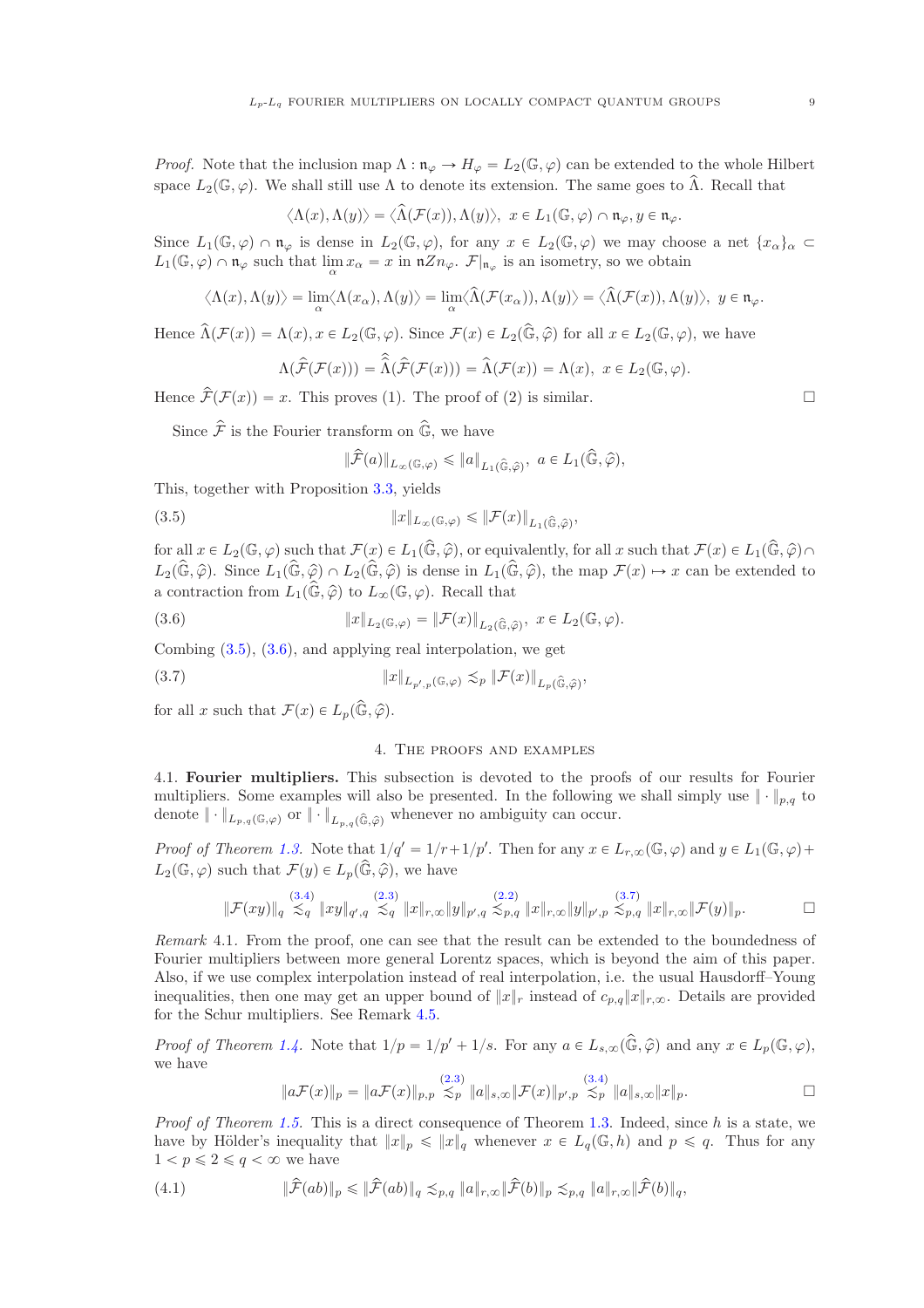for all  $a \in \ell_{r,\infty}(\widehat{\mathbb{G}}, \widehat{h})$  and  $\widehat{\mathcal{F}}(b) \in L_q(\mathbb{G}, h)$ . The first two inequalities of [\(4.1\)](#page-8-4) imply that  $m_a$  is an  $L_p$ -Fourier multiplier:

(4.2) 
$$
\|m_a: L_p(\mathbb{G}, h) \to L_p(\mathbb{G}, h)\| \lesssim_{p,q} \|a\|_{r,\infty},
$$

while the last two inequalities of  $(4.1)$  imply that  $m_a$  is an  $L_q$ -Fourier multiplier:

(4.3) 
$$
\|m_a: L_q(\mathbb{G}, h) \to L_q(\mathbb{G}, h)\| \lesssim_{p,q} \|a\|_{r,\infty},
$$

We may choose  $q = 2$  in [\(4.2\)](#page-9-0) and  $p = 2$  in [\(4.3\)](#page-9-1). Hence for any  $1 < p < \infty$  we have

<span id="page-9-1"></span><span id="page-9-0"></span>
$$
||m_a: L_p(\mathbb{G}, h) \to L_p(\mathbb{G}, h)|| \lesssim_p ||a||_{p^*,\infty},
$$

with  $1/p^* = |1/2 - 1/p|$ .

Remark 4.2. The index r in Theorem [1.3](#page-1-1) is sharp in general. To see this, take  $\mathbb{G} = \mathbb{Z}$  with  $\widehat{\mathbb{G}} = \mathbb{T}$ . By Theorem [1.3](#page-1-1) we have for  $1 < p \le 2 \le q < \infty$  that

(4.4) 
$$
\|m_{\phi}: L_p(\mathbb{T}) \to L_q(\mathbb{T}) \| \lesssim_{p,q} \|\phi\|_{\ell_{r,\infty}(\mathbb{Z})},
$$

where  $1/r = 1/p - 1/q$ . Indeed, by [\[Zyg02,](#page-12-8) Lemma 6.6, page 129, Vol. II], for any  $1 < p < \infty$  and Fourier series

<span id="page-9-3"></span><span id="page-9-2"></span>
$$
f(x) := \sum_{n=1}^{\infty} a_n \cos(nx) = \frac{1}{2} \sum_{n \in \mathbb{Z}} a_{|n|} e^{inx},
$$

such that  $a_n \downarrow 0$  as  $n \to \infty$ , we have

(4.5) 
$$
f \in L_p(\mathbb{T}) \text{ if and only if } \sum_{n \geq 1} n^{p-2} a_n^p < \infty.
$$

Now suppose that r in [\(4.4\)](#page-9-2) can be replaced by some  $s > r$ . Consider  $\phi(n) := |n|^{-\frac{1}{s}}, n \neq 0$  and  $\phi(0) := 0$ . It is easy to see that  $\phi \in \ell_{s,\infty}(\mathbb{Z})\backslash \ell_{r,\infty}(\mathbb{Z})$ . Set  $\alpha := 1/r - 1/s > 0$  and  $a_n := n^{\frac{1}{p}-1-\alpha}$ . Since

$$
p - 2 + p\left(\frac{1}{p} - 1 - \alpha\right) = -1 - p\alpha < -1,
$$
  

$$
q - 2 + q\left(\frac{1}{p} - 1 - \alpha - \frac{1}{s}\right) = q - 2 + q\left(\frac{1}{q} - 1\right) = -1,
$$

we have

$$
\sum_{n\geq 1} n^{p-2} a_n^p = \sum_{n\geq 1} n^{-1-p\alpha} < \infty, \ \sum_{n\geq 1} n^{q-2} (a_n \phi(n))^q = \sum_{n\geq 1} n^{-1} = \infty.
$$

By [\(4.5\)](#page-9-3),  $f \in L_p(\mathbb{T})$  while  $m_\phi(f) \notin L_q(\mathbb{T})$ , which leads to a contradiction. So r is sharp.

<span id="page-9-4"></span>Remark 4.3. The result of Corollary [1.6](#page-1-4) may fail in the endpoint case  $p = 1$ . I am very grateful to Éric Ricard for pointing this out to me, and allowing me to include his proof here. Take  $G = \mathbb{Z}$ and  $\hat{G} = \mathbb{T}$ . Then there exists  $\phi : \mathbb{Z} \to \mathbb{R}$  such that  $\phi \in \ell_{2,\infty}(\mathbb{Z})$  while the Fourier multiplier  $m_{\phi}$  is unbounded on  $L_1(\mathbb{T})$ . To see this, take

$$
\phi(n) = \begin{cases} \frac{1}{\sqrt{k}} & n = 2^k, k \ge 1 \\ 0 & \text{otherwise} \end{cases}.
$$

Clearly  $\phi \in \ell_{2,\infty}(\mathbb{Z})\setminus \ell_2(\mathbb{Z})$ . Suppose that the Fourier multiplier  $m_{\phi}$  is bounded over  $L_1(\mathbb{T})$ . Then there exist a measure  $\mu$  on T such that  $m_{\phi}(f) = \mu * f$ , with  $*$  being the convolution. Since

$$
\widehat{\mu}(n) = \phi(n) = 0, \ n < 0,
$$

by F. and M. Riesz theorem [\[Rud87,](#page-12-9) Theorem 17.13, page 341],  $\mu$  is absolutely continuous with respect to the Lebesgue measure  $d\theta$ . So  $m_{\phi}$  is a convolution operator, i.e.  $m_{\phi}(f) = h * f$  for some  $h \in L_1(\mathbb{T})$  such that  $\hat{h} = \phi$ . By construction,  $\phi$  is supported on a Lacunary set  $\{2^k, k \geq 1\}$ . Hence we have [\[Gra14,](#page-11-7) Theorem 3.6.4]

(4.6) 
$$
\|\phi\|_{\ell_2(\mathbb{Z})} = \|h\|_{L_2(\mathbb{T})} \leq K \|h\|_{L_1(\mathbb{T})},
$$

for some constant  $K > 0$ . However, the left hand side is unbounded as  $\phi \notin \ell_2(\mathbb{Z})$ . This leads to a contradiction. Therefore Corollary [1.6](#page-1-4) fails when  $p = 1$ .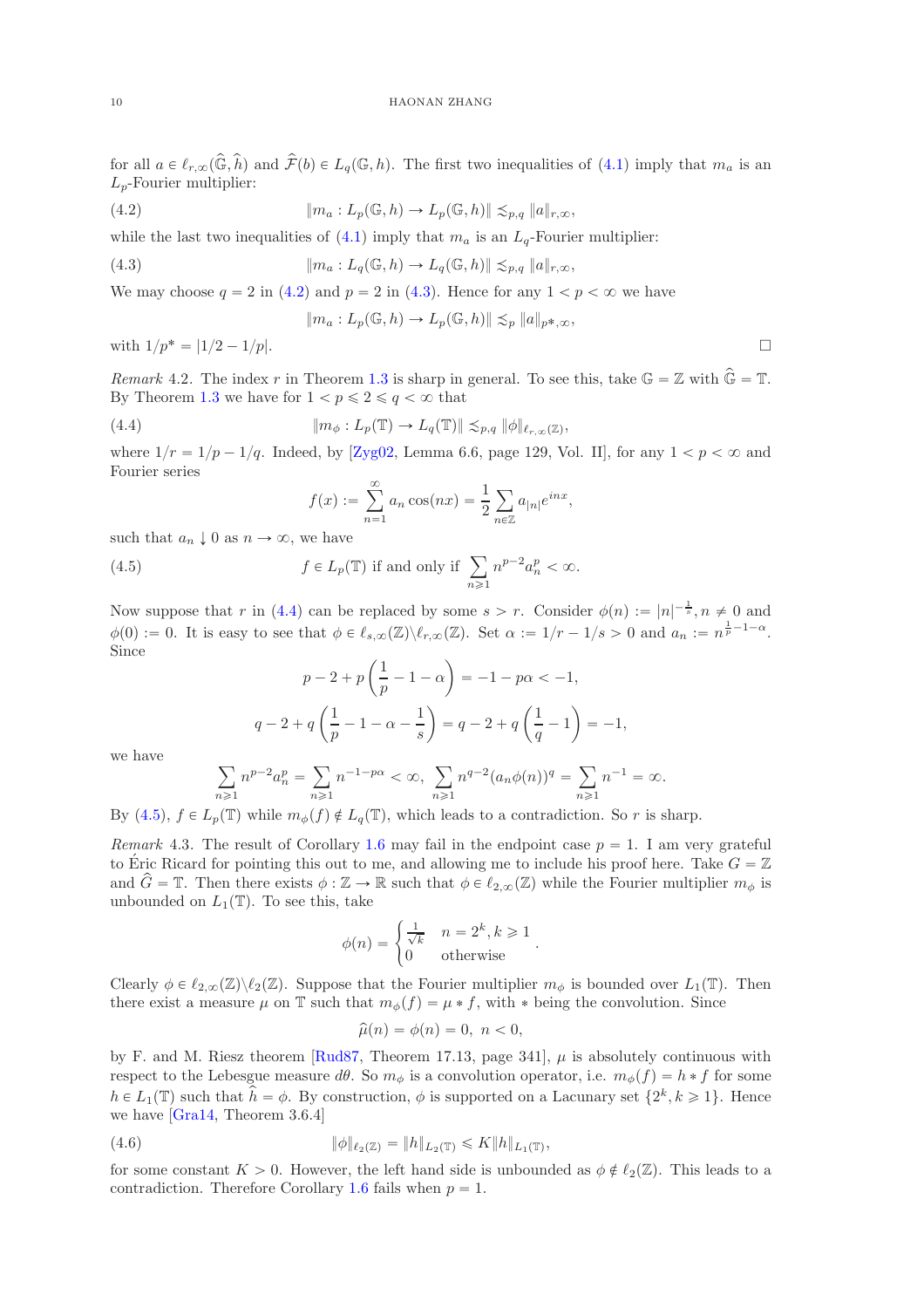**Example 4.4.** Let  $G$  be a finitely generated group with the unit  $e$  and a symmetric set  $S$  of generators. By saying symmetric we mean  $x^{-1} \in S$  whenever  $x \in S$ . Then it has an exponential growth, i.e.,

(4.7) 
$$
|\{x \in G : d(x, e) \leq n\}| \leq M^n, \ n \geq 1,
$$

for some  $M > 1$ , where d is the word metric on G with respect to S and  $|\cdot|$  denotes the counting measure on G. Indeed, one can always choose M to be |S|. Then for any  $\phi : G \to \mathbb{C}$  such that  $|\phi(g)| \leq C M^{-\frac{|g|}{p^*}}$ , where  $|g| := d(g, e)$  and  $C > 0$  is a constant. Then

<span id="page-10-0"></span>
$$
|\phi(g)| \geq \alpha \text{ implies } |g| \leqslant -p^* \log_M \frac{\alpha}{C}, \ \alpha > 0.
$$

Therefore

$$
\alpha^{p^*} |\{ g \in G : |\phi(g)| \ge \alpha \}| \le \alpha^{p^*} M^{-p^* \log_M \frac{\alpha}{C}} \le C^{p^*} < \infty, \ \alpha > 0,
$$

and we have  $\phi \in \ell_{p^*,\infty}(G)$ , whence  $m_\phi$  is an  $L_p$ -multiplier on  $L_p(\hat{G}, \tau)$ . For free group on N generators  $\mathbb{F}_N$ , we may choose S as the set consisting of N generators with their inverses and let  $M = 2N$ .

If moreover, G is of polynomial growth, i.e. the right hand side of  $(4.7)$  can be replaced by some polynomial  $p(n)$ , or equivalently,  $n^k$  for some  $k > 0$ , then a similar argument yields that for any  $\phi: G \to \mathbb{C}$  such that  $|\phi(g)| \leq C|g|^{-\frac{k}{p^*}}$ , we have  $\phi \in \ell_{p^*,\infty}(G)$ , and then  $m_{\phi}$  is an  $L_p$ -Fourier multiplier on  $L_p(\hat{G}, \tau)$ .

4.2. Schur multipliers. In this subsection we prove Theorem [1.7](#page-1-5) for  $S_p-S_q$  Schur multipliers. Recall that the Schatten p-class  $S_p(H)$  is the noncommutative  $L_p$ -space  $L_p(B(H),$  Tr) with Tr being the usual trace. For any set X, any  $a = (a_{ij})_{i,j\in X}$  induces a Schur multiplier A given by  $A(x_{ij}) = (a_{ij}x_{ij})$ . Here we are interested in  $S_p-S_q$  boundedness of A. In the following we use  $\|\cdot\|_p$ to denote the Schatten p-norms. Note first that we have

<span id="page-10-1"></span>
$$
(4.8) \t\t\t\t\t||x||_{\infty} \leq ||x||_{\ell_1(X \times X)},
$$

and

<span id="page-10-2"></span>(4.9) 
$$
||x||_2 = ||x||_{\ell_2(X \times X)}.
$$

With [\(4.8\)](#page-10-1) and [\(4.9\)](#page-10-2), the complex interpolation gives

<span id="page-10-5"></span>(4.10)  $||x||_{p'} \le ||x||_{\ell_p(X \times X)}, \ 1 < p < 2,$ 

while the real interpolation implies

<span id="page-10-3"></span>(4.11) 
$$
||x||_{p'} \lesssim_p ||x||_{\ell_{p,p'}(X\times X)}, \ 1 < p < 2.
$$

Similarly, from

(4.12) 
$$
||x||_{\ell_{\infty}(X \times X)} \leq ||x||_1, \ ||x||_{\ell_2(X \times X)} = ||x||_2,
$$

we have by complex interpolation that

(4.13) 
$$
||x||_{\ell_{p'}(X\times X)} \le ||x||_p, \ 1 < p < 2,
$$

and real interpolation that

(4.14) 
$$
||x||_{\ell_{p',p}(X\times X)} \lesssim_p ||x||_p, \ 1 < p < 2.
$$

 $\parallel$ 

*Proof of Theorem [1.7.](#page-1-5)* For Schur multipliers A induced by  $a = (a_{ij})_{i,j\in X}$ , we have for any  $x =$  $(x_{ij})_{i,j\in X} \in \mathcal{S}_p(\ell_2(X))$  that

<span id="page-10-6"></span><span id="page-10-4"></span>
$$
Ax\|_{q} \stackrel{(4.11)}{\lesssim_{q}} \|(a_{ij}x_{ij})\|_{\ell_{q',q}(X\times X)}
$$
  
\n
$$
\stackrel{(2.3)}{\lesssim_{q}} \|a\|_{\ell_{r,\infty}(X\times X)} \|x\|_{\ell_{p',q}(X\times X)}
$$
  
\n
$$
\stackrel{(2.2)}{\lesssim_{p,q}} \|a\|_{\ell_{r,\infty}(X\times X)} \|x\|_{\ell_{p',p}(X\times X)}
$$
  
\n
$$
\stackrel{(4.14)}{\lesssim_{p,q}} \|a\|_{\ell_{r,\infty}(X\times X)} \|x\|_{p}.
$$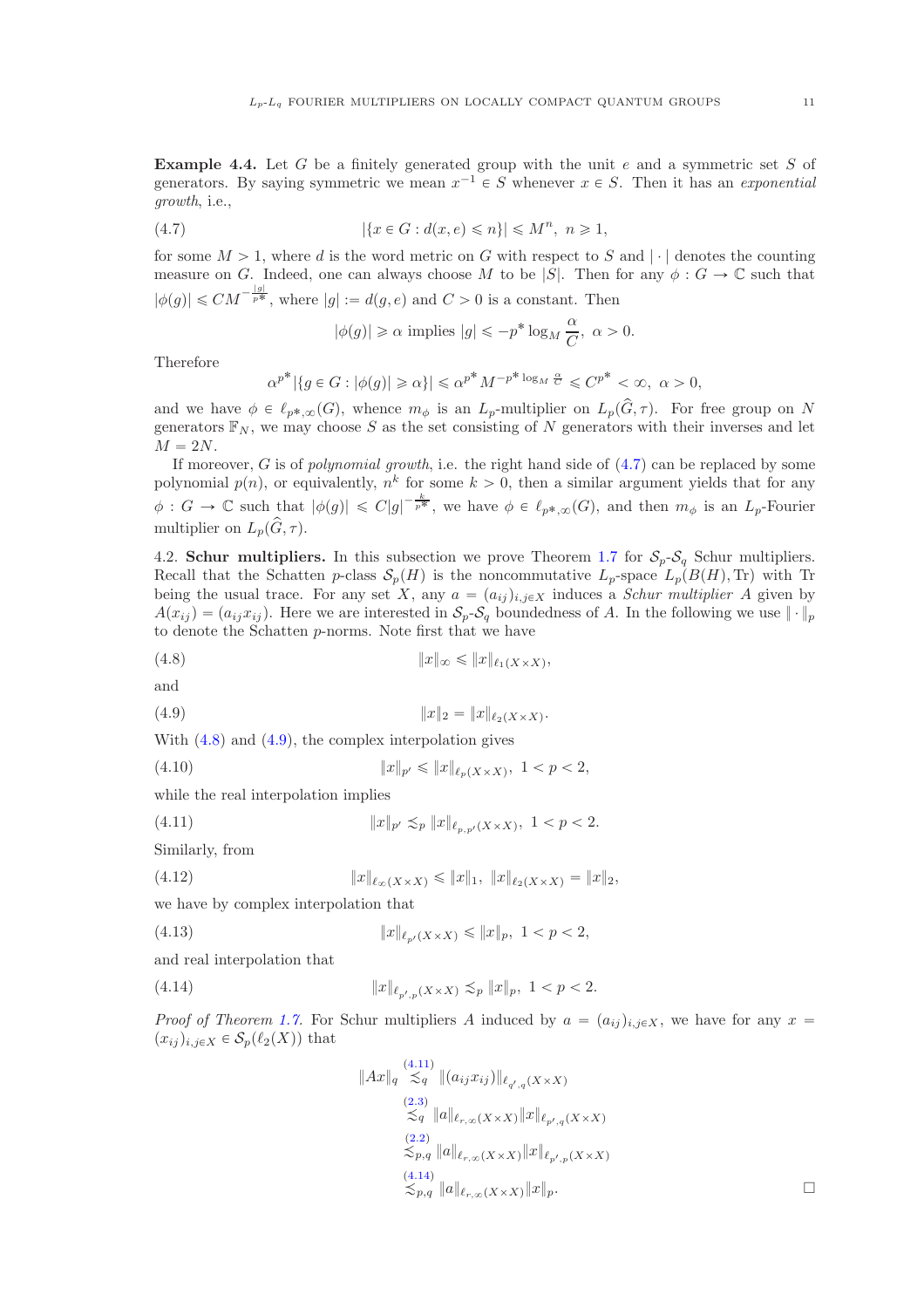<span id="page-11-16"></span>Remark 4.5. If we use complex interpolation instead of real interpolation, we get

$$
\|Ax\|_{q} \stackrel{(4.10)}{\leq} \|(a_{ij}x_{ij})\|_{\ell_{q'}(X\times X)} \stackrel{\text{Hölder}}{\leq} \|a\|_{\ell_{r}(X\times X)} \|x\|_{\ell_{p'}(X\times X)} \stackrel{(4.13)}{\leq} \|a\|_{\ell_{r}(X\times X)} \|x\|_{p}.
$$

4.3. **Remarks.** Our proof uses the following interpolation result: for  $1 \leq p_0 < p_1 \leq \infty, 0 < \theta < 1$ , and  $1/p = (1 - \theta)/p_0 + \theta/p_1$ , we have

$$
(L_{p_0}(\mathcal{M}, \varphi), L_{p_1}(\mathcal{M}, \varphi))_{\theta, p} = L_p(\mathcal{M}, \varphi)
$$
 (with equivalent norms),

when  $\varphi$  is a trace. However, when  $\varphi$  is a weight, this fails in general ([\[PX03,](#page-12-2) Section 3]). That is why we assume the left Haar weight  $\varphi$  and its dual  $\hat{\varphi}$  to be tracial. If we use complex interpolation instead of real interpolation, then one can still get an upper bound of  $||x||_{L_r(\mathbb{G},\varphi)}$  in Theorem [1.3](#page-1-1) for general locally compact quantum groups. See Remarks [4.1](#page-8-5) and [4.5.](#page-11-16) Certainly in this case the definition of Fourier multipliers is more involved.

We end with the following interesting question. Let  $1 < p \leq 2 \leq q < \infty$  and  $1/r = 1/p - 1/q$ . Suppose that G is a locally compact non-unimodular group with  $\mu$  being the left Haar measure. Let  $\hat{G}$  be the dual of G with  $\hat{\varphi}$  being the dual left Haar weight. Then for the Fourier multiplier  $m_{\phi}$  with the symbol  $\phi \in L_{r,\infty}(G, \mu)$ , do we have

$$
||m_{\phi}: L_p(\hat{G}, \hat{\varphi}) \to L_q(\hat{G}, \hat{\varphi})|| \lesssim_{p,q} ||\phi||_{L_{r,\infty}(G,\mu)}?
$$

Here  $\varphi = \mu$  is tracial, while  $\hat{\varphi}$  is not. One may choose various equivalent ways to define  $L_p(\hat{G}, \hat{\varphi})$ , and the definition of Fourier multiplier  $m_{\phi}$  needs to be suitably adapted accordingly.

Acknowledgement. Part of this project was finished during my PhD. I am very grateful to my supervisor Professor Quanhua Xu for bringing me the topic and fruitful discussions. Part of this work was carried out during a visit to Caen. I would like to thank Eric Ricard for the ´ invitation, warm hospitality, and helpful discussions. In particular, Remark [4.3](#page-9-4) is from him and I am very grateful for allowing me to include it here. Many thanks to Adam Skalski and Simeng Wang for helpful discussions and valuable comments. The research was partially supported by the NCN (National Centre of Science) grant 2014/14/E/ST1/00525, the French project ISITE-BFC (contract ANR-15-IDEX-03) and Lise Meitner fellowship, Austrian Science Fund (FWF) M3337.

#### **REFERENCES**

- <span id="page-11-3"></span>[AMR18] R. Akylzhanov, S. Majid, and M. Ruzhansky. Smooth dense subalgebras and Fourier multipliers on compact quantum groups. Comm. Math. Phys., 362(3):761–799, 2018.
- <span id="page-11-1"></span>[ANR16] R. Akylzhanov, E. D. Nursultanov, and M. V. Ruzhanskiĭ. Hardy-Littlewood-Paley-type inequalities on compact Lie groups. Mat. Zametki, 100(2):287–290, 2016.
- <span id="page-11-2"></span>[AR16] R. Akylzhanov and M. Ruzhansky. Fourier multipliers and group von Neumann algebras. C. R. Math. Acad. Sci. Paris, 354(8):766–770, 2016.
- <span id="page-11-5"></span>[BL76] J. Bergh and J. Löfström. Interpolation spaces. An introduction. Springer-Verlag, Berlin-New York, 1976. Grundlehren der Mathematischen Wissenschaften, No. 223.
- <span id="page-11-15"></span>[Cas13] M. Caspers. The L<sup>p</sup>-Fourier transform on locally compact quantum groups. J. Operator Theory, 69(1):161–193, 2013.
- <span id="page-11-9"></span>[Cas17] M. Caspers. Locally compact quantum groups. In Topological quantum groups, volume 111 of Banach Center Publ., pages 153–184. Polish Acad. Sci. Inst. Math., Warsaw, 2017.
- <span id="page-11-13"></span>[Con80] A. Connes. On the spatial theory of von Neumann algebras. J. Funct. Anal., 35(2):153–164, 1980.
- <span id="page-11-14"></span>[Coo10] T. Cooney. A Hausdorff-Young inequality for locally compact quantum groups. Internat. J. Math., 21(12):1619–1632, 2010.
- <span id="page-11-4"></span>[Dix53] J. Dixmier. Formes lin´eaires sur un anneau d'op´erateurs. Bull. Soc. Math. France, 81:9–39, 1953.
- <span id="page-11-10"></span>[ES92] M. Enock and J.-M. Schwartz. Kac algebras and duality of locally compact groups. Springer-Verlag, Berlin, 1992. With a preface by Alain Connes, With a postface by Adrian Ocneanu.
- <span id="page-11-6"></span>[FK86] T. Fack and H. Kosaki. Generalized s-numbers of τ-measurable operators. Pacific J. Math., 123(2):269– 300, 1986.
- <span id="page-11-7"></span>[Gra14] L. Grafakos. Classical Fourier analysis, volume 249 of Graduate Texts in Mathematics. Springer, New York, third edition, 2014.
- <span id="page-11-12"></span>[Hil81] M. Hilsum. Les espaces  $L^p$  d'une algèbre de von Neumann définies par la derivée spatiale. *J. Funct. Anal.*, 40(2):151–169, 1981.
- <span id="page-11-0"></span>[Hör60] L. Hörmander. Estimates for translation invariant operators in  $L^p$  spaces. Acta Math., 104:93-140, 1960.
- <span id="page-11-11"></span>[Kun58] R. A. Kunze. Lp Fourier transforms on locally compact unimodular groups. Trans. Amer. Math. Soc., 89:519–540, 1958.
- <span id="page-11-8"></span>[KV00] J. Kustermans and S. Vaes. Locally compact quantum groups. Ann. Sci. École Norm. Sup.  $(4)$ , 33(6):837– 934, 2000.